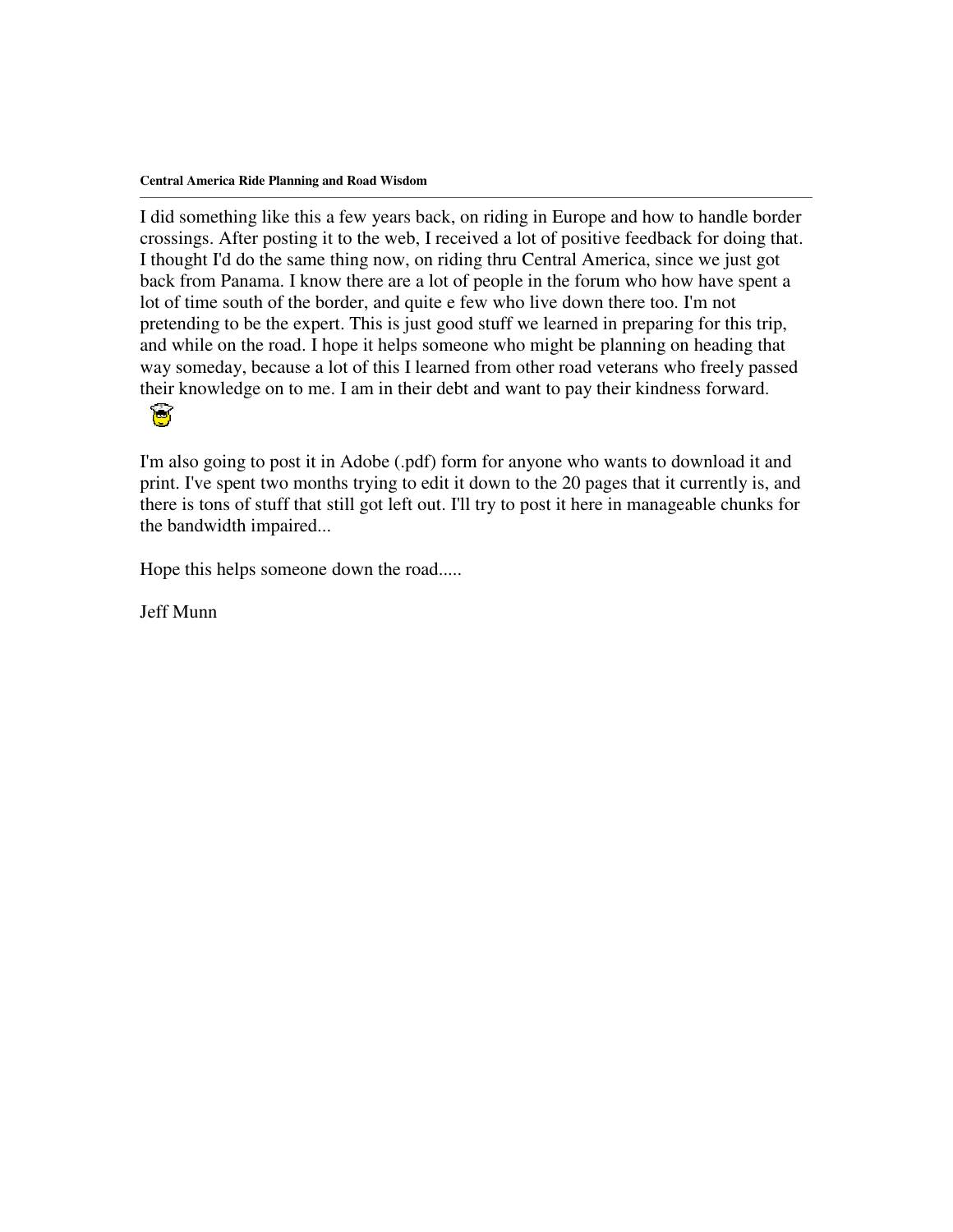## **LANGUAGE ISSUES:**

If you are going to be riding south of the US border for any extended period of time, learn Spanish and or have someone in your group who does. Don't expect to be able to get by speaking English "louder and slower". You are in their country, learn their language. It will make you life so much easier, and the experience so much richer. You will learn things from locals that you'll never find in a guide book. I made this last trip to Panama without knowing but 20 or so words in Spanish, but I don't think I would have made it without Chick, my riding compadre, being there to smooth out the tough situations and the border crossings. He was fluent in Spanish, so I just kicked back and relied on him. My bad. I won't do that again. For those with time, head south and find a place to take a week or two week long Spanish Immersion school. San Cristobal de las Casas in Chiapas, MX, San Pedro on Lago de Atitlan in Guatemala, or Antigua Guatemala in Guatemala are known for their immersion schools. They are dirt cheap too. In San Pedro you can take a two-week immersion class with one on one instruction, and live with a local family (room and board) for the entire two weeks, for less than \$200. I imagine that San Cristobal and Antigua would be a bit more expensive though, since they are larger cities. You will have unbelievably more pleasant experiences and come home with much richer memories if you learn the language!

### **TIMING:**

Central America's dry season is approximately from late September thru April. Most travelers heading to South America will depart in the fall, so they cross over to South America in time to still enjoy the summer season (seasons reversed below the equator).

You can ride south anytime you wish, but the wet season will greatly complicate your trip and render many regions inaccessible due to the conditions of the roads. You probably wish to miss the fall hurricane season as you might have a chance to experience both Pacific and Caribbean tropical storms if you don't.

Daylight (sunrise and sunset) will increase the farther south you go, so those cold, short winter days in the US, will grow longer and warmer the farther south you ride. This is a good thing! If you are riding south in the middle of the year, don't expect much change.

#### **PREPARATION:**

Before you depart, it is important to plan for the worst, and hope for the best. If you have thought about all the contingencies and have prepared for them, it will make life much easier on your family/survivors, should the worst happen. I'm not being morbid, just realistic.

#### **1. Personal Affairs:**

Will, Living Will, all in order? Executor or beneficiaries know your preferences? An adventure trip is a good reason to put things in order. Get it together. How are bills going to get paid while you are gone? What is the timing for bill payments? Can you or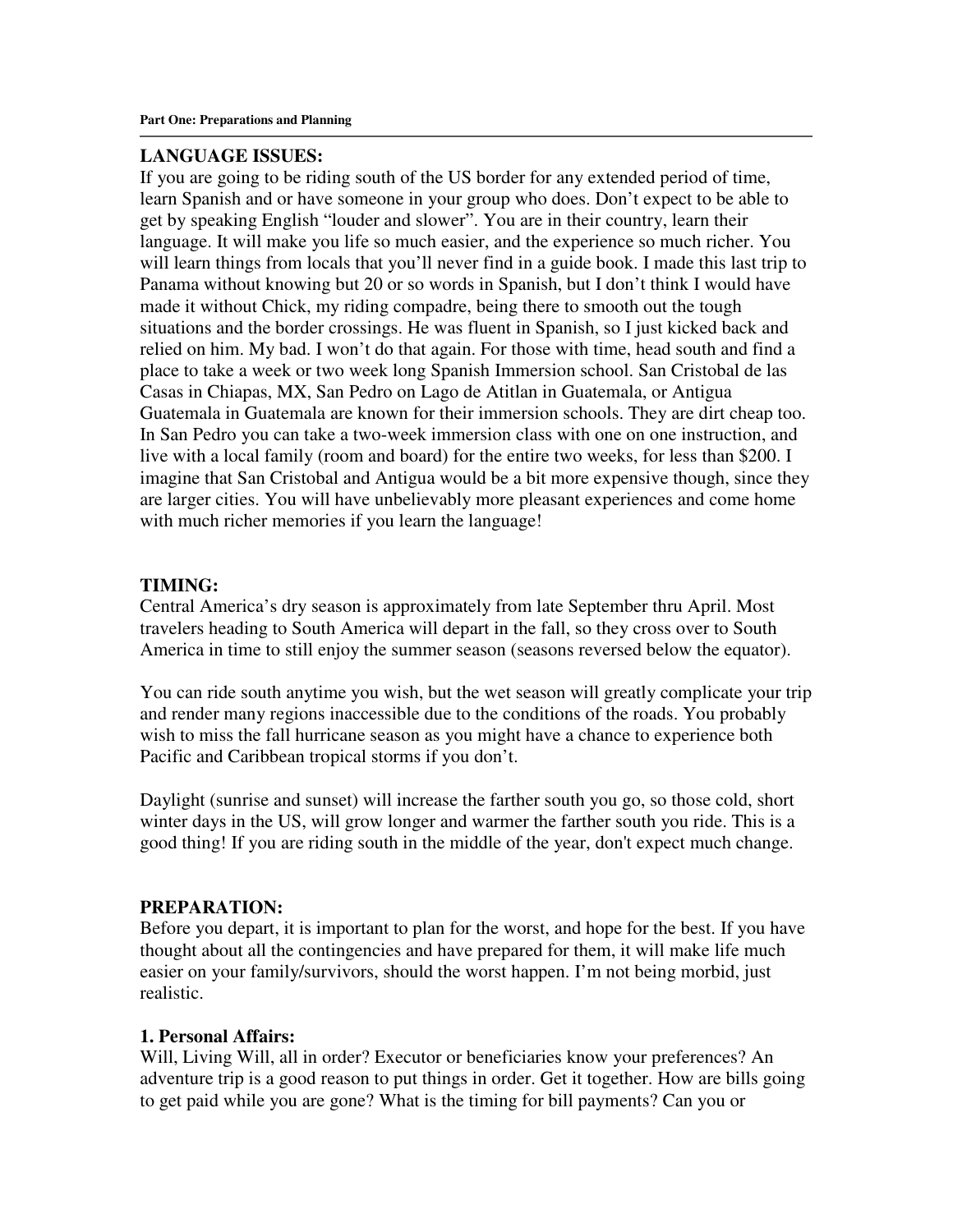someone else do it on line? Who has signature authority on your various accounts? Who can access emergency information or get key documents or other things in your absence (like back-up title documents, copies of passports, medicine prescription renewals and forwarding). Keep a record of monthly bills and develop a method to have them paid while you are gone. Some methods are a family member paying, automatic deduction, or prepaying for a specific period.

## **2. Money:**

**Credit Cards:** Unless you are going to be in major resort areas, you will not be using your credit cards much once you cross the border into Mexico. Pemex (the national gas chain in Mexico) does not accept credit cards, and neither will almost any other fuel station until you get to Costa Rica. However, you still need to notify your bank or credit card provider that you will be traveling outside the USA. They need to know the countries you will be in, and the approximate dates you will be there, so they will not cancel your card the first time they see it used outside the USA. Also, ensure your PIN is set to a four digit number. Many ATM machines outside the USA will not accept a PIN that has more than four digits. If you are worried about loss of a credit card during the trip, get a new card with a low credit limit, specifically for use during the trip. Also make sure you talk to your bank(s) and know the associated foreign exchange fees that will be added to your bill every time you use it. My bank charges an additional 1% on every purchase in a foreign currency, but you will get the bank exchange rate on the transaction. This is usually much higher than you will get even if you were to exchange cash at a local bank.

**Cash:** This is what you will use for almost every purchase. I personally carry a large amount, secreted in several areas, both on the bike and on my person. I recommend an emergency stash of several \$100 bills, for major problems like an accident. But for dayto-day use, keep your money in the smallest bills possible. Do not ever show a large roll in public, and keep the smallest bills on the outside.

Travelers Checks: I don't recommend them. They won't be accepted my anyone other than a major bank, and even then you will receive the worst exchange rate possible.

**ATMs:** These were our primary source of cash, and give the best exchange rate available, in the local currency. Make sure you know how to use your ATM card or credit card for cash withdrawals. Also make sure you talk to your bank(s) and know the associated foreign withdrawal fees that will be added to your bill every time you use it. And as Lone Rider has pointed out, make sure you keep you cash supply flush, because ATMs are not easy to find once away from major metro areas.

## **3. Communications:**

## **Email:**

Internet café's are widely available in Central America even in the least expected places. Unless you are far off the beaten path, you can expect to find internet access every couple of days. Make sure you have an email account set up with a web based system so you can access it from anywhere. (yahoo or hotmail accounts are nice). Also, have digital copies of all your important documents sent to your email account so they are accessible from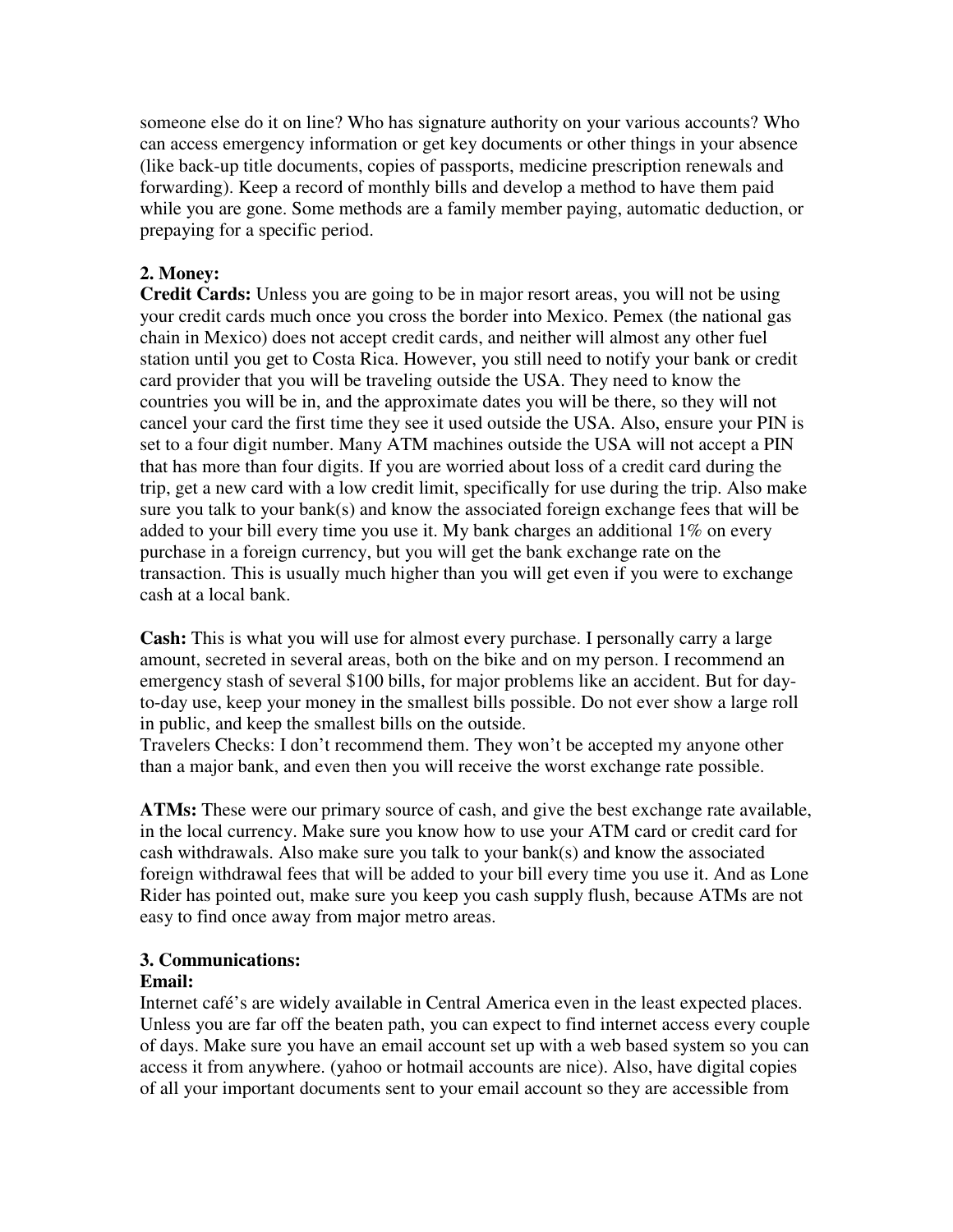the road, if your hard documents get lost or stolen. Update your online email address book with addresses and phone numbers of critical contacts so you can call them if necessary. This is an important data resource to have access to.

### **Mobile Phone:**

Good idea to have a multiband mobile phone with a provider that roams to Central America (you can check that on their web site). A phone is useful for safety, important communication, and staying in touch via reasonably priced text messaging (SMS). Mobile phone coverage is widely available in major centers and along major transportation corridors (like in the US). GPRS service is available in some locations in Mexico and sporadically elsewhere so you can check your Email if you have that service. Text messaging (SMS) is cheap and easy. Have your key contacts know how to work SMS and know why it makes sense ( a call is between \$2 and \$4 per minute, and is worthless if not answered, but a text message is about 35 cents, can be received at any time, and gives you a "hard copy" message with phone numbers, times, and whatever else that can be referenced later) We used text messaging many times between ourselves when we were separated. It is a reliable and cheap method of communication.

## **4. GPS:**

I do not use a GPS, so you might like to consult elsewhere on this. One of our party had a GPS, but it was relegated to back-up, behind paper maps and common sense. GPS mapping of Central America is spotty at best, so I would recommend primary reliance on recent paper maps. If all else fails, knowing the language allows you to ask a local, but even that is risky because half the time we asked, the info they gave us was no better that what we already knew. Or in some cases (like being lost downtown in San Salvador or Teguchigalpa) paying a taxi, or a guy on a motorcycle, to get you through a large city is also a good option.

## **5. Emergency Data:**

Make several 3X5 cards with all your personal information on them. This will not only help you plan for the trip, but might also save your life if you are injured. Keep a card in your tankbag, one on your person, and give at least one to a riding companion. Also, make sure your key contacts back home have it too. The intent is for someone to always have access to it if you are unable to communicate. The information should include:a. Full name, address, phone number (fixed line and cell), Email.b. Passport number, Issue and expiration dates, and place of issue. Give a copy of your passport to a companion and leave one with your key contacts at home.c. Drivers License number and state, name of vehicle insurer and policy no. and contact phone no.d. Emergency contact data: Who, relationship, where, how to phone, Email, office and home, more than one contact preferred.e. Medical data: Blood type, medications you are taking and why, health issues to specifically include drug allergies as well as food allergies.f. Medical Provider member number and contact data. They typically require notification of emergency hospitalization etc.g. Medevac Insurance etc. number and company contact data.

**6. Copies of Information:**I carry several back-ups of data with me. I have paper copies of important documents (Passport information pages, drivers license, vehicle title, vehicle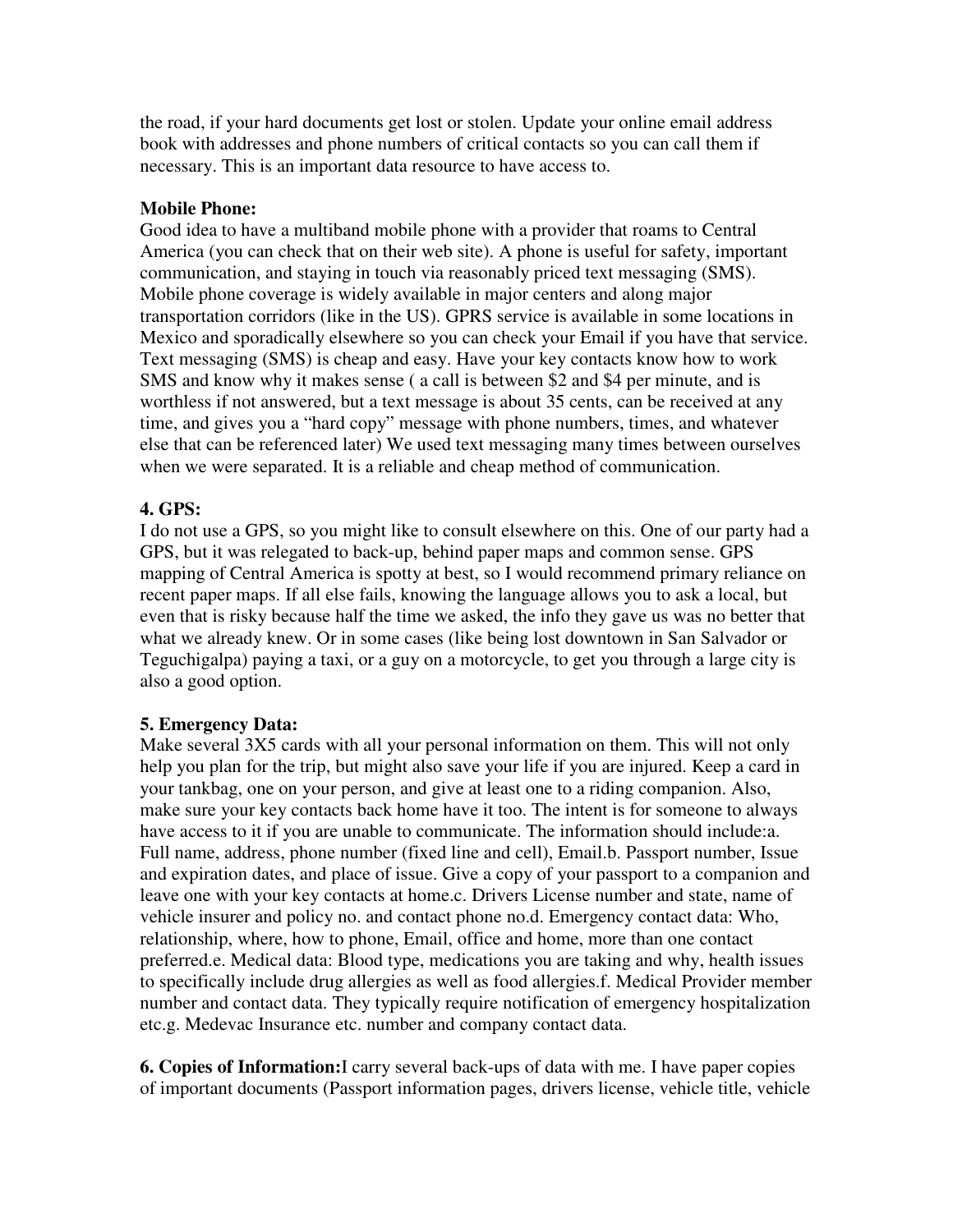registration, Emergency contact data, medical insurance policy, credit cards, etc). I also digitally scan the same information into computer files and carry them on a 1Gb USB Flashdrive. If you don't have a flashdrive (they are very cheap now), you can also start a free online email account that you can access over the internet. Then send this data to yourself and it will reside online in cyberspace for you to access from anywhere you can find a computer.

## **7. Medical Issues:**

Cover medical issues in advance is a reasonable way to protect a good time. Visit a doctor and tell them where you are planning on going. Get a check-up and make sure you are current on immunizations. Go to the Center for Communicable Disease Control in Atlanta GA website (www.cdc.gov) and check out their recommendations for inoculations and immunizations, medicines to carry, precautions etc. Depending on the experience of your medical provider with international travel you may have to guide them to the CDC website. Immunizations are expensive, but can be worth their weight in gold in preventing a major illness. Many of them are multi shot series over a period of time, so they cannot be put off to the last minute.

A basic immunization for an extended touring in the third world (or adventuring) trip should look like:

-Typhoid, paratyphoid

-Tetanus, Diphtheria (typically bundled)

-Polio

-Hepatitis A

-Hepatitis B

-Pneumonia

-Flu

Depending on what you plan to do and where you might add:

-Yellow fever for CDC recommended areas. An inoculation is good for 10 years. Be aware that some countries may consider other countries a Yellow Fever zone (like Panama) and if they see you have been there the country receiving you may require proof of a Yellow Fever inoculation (though Panama does not require it.) Note: to be valid at a border a Yellow Fever inoculation must have been given at least 10 days prior to entry. If you get a Yellow Fever shot be aware only certain licensed providers can give it. The CDC web site provides a list by location. This is usually a Public Health Service or an International Travel specialist service. They are hard to find in Central America. A properly signed International Certificate of Vaccination (Yellow form) is the only usually acceptable document to certify you have a valid Yellow Fever immunization, though a Public Health Service letter may work.

-Meningitis for CDC recommended areas. Not a problem in Central America again depending on what you are going to do and where you will do it.

-Malaria: The advice on malaria medication is area specific in Central America. Chloroquine is recommended – (start two weeks before and take for four weeks after visit) The CDC web site is specific as to the malaria medication recommended for each area by country and region in the country in question. Malaria is a serious event.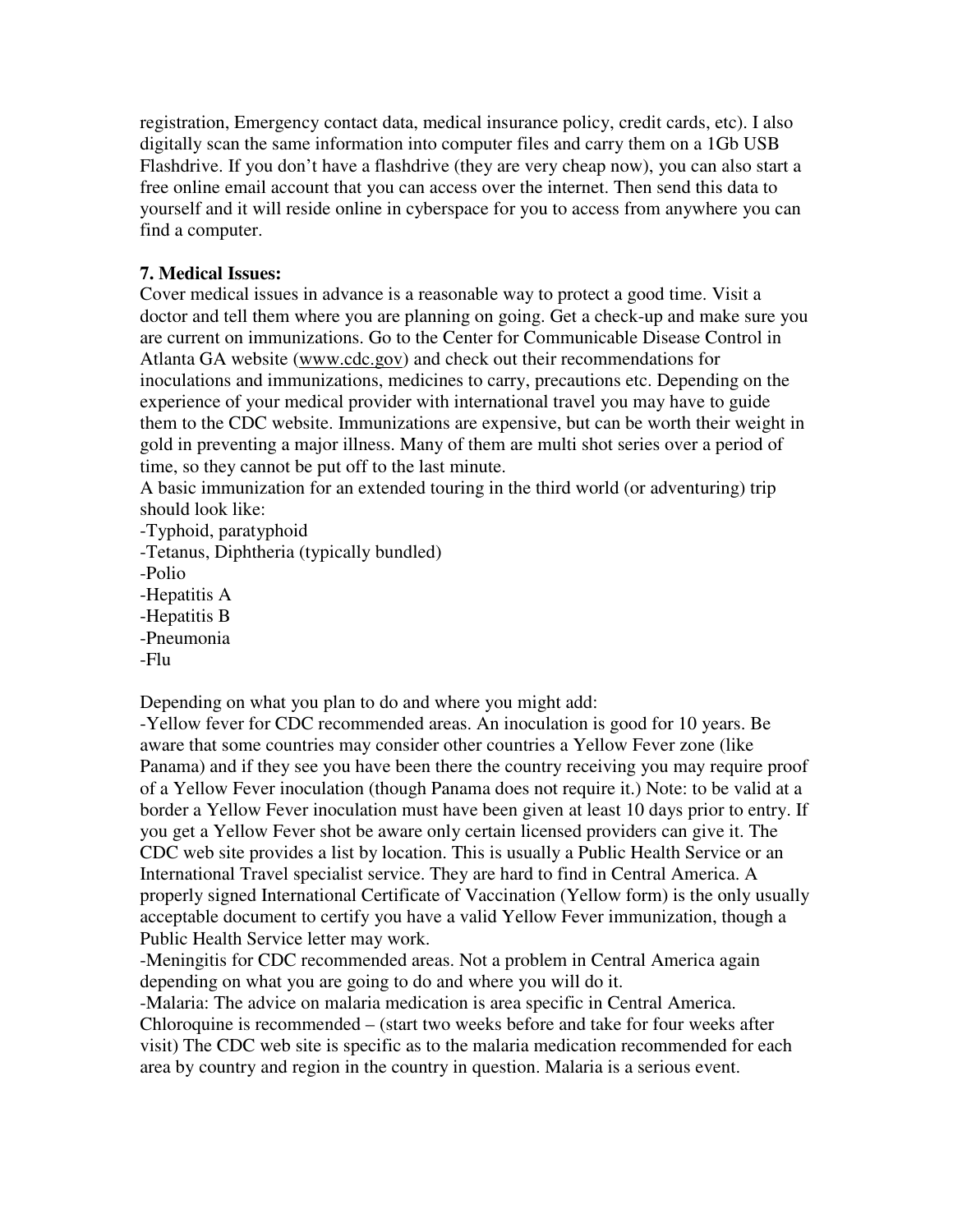#### **8. Medical Evacuation Insurances:**

Most medical insurance carriers will cover emergency care in an international location that is being visited. Make sure your program does! You should advise them of your trip. It is also good to have in hand something like "medical evacuation insurance (medevac)" or international emergency medical assistance insurance. It covers among other things medical evacuation back to competent medical centers. For details check with www.dedexassist.com for an example. A full year costs \$163 or so. Many use www.Medjetassist.com as well. Worldwide medical evacuation back to the US, for around \$200 is a good investment if you ask me.

#### **9. Vehicle Preparation:**

Only you can really know your bike. Have it serviced before you depart, or do it yourself. Know the maintenance intervals for your filters and fluids and be ready to do those services on the road. Be sure you check and fill battery. Know the mileage you get from your tires. You may have to plan on a new set of tires depending on the length of the trip and the type of tires the trip will require. You may have to ship them ahead or make sure a local dealer somewhere stocks them. Match your tires to the trip to be taken or the pace at which you do the trip. For example, although Continental TKC's are great tires in bad conditions, they wear out very quickly. Tourances routinely yield 10,000 or more miles for me, so I mounted them before departing on this trip. The set lasted the entire way. Don't depart home with a half used set of tires, knowing you'll have to replace them in a country that may or may not have them available.

**The bike:** Anticipate the distance you will travel on the trip, and take those fluids, filters, or parts you will need for routine service. I ride an R1150GS, so I carry an extra fuel filter, oil filter, spark plugs, rear main bearing, rear main seal, and 1 qt of oil as my basic load. If I know I am going to be doing long distances off pavement, I also carry an extra air filter. I have gone thru my basic toolkit and supplemented it with a complete socket set, and the allen-head sockets and star-head sockets I need for my bike. Included are zipties, JB Weld, hose clamps, a multi-meter, bailing wire and electrical wire, electrical tape, electrical quick connections, duct tape, fuses, spare bulbs, miniature jumper cables, 12V air pump, tire repair kit/plugs, air pressure gauge, siphon hose, etc. This is one more item that I would carry the next time I rode south, and that is a folding, reflective warning triangle. Twice we were asked to produce them by policemen in Nicaragua, but were able to talk our way out of it. Apparently it is a law that all vehicles must carry them.

**Dealer Information:** Research and write down the location and contact information for the closest dealership (of your brand MC) in the countries you will be traveling. There are BMW motorcycle dealerships in Mexico City, Guatemala City, San Salvador (El Salvador), San Jose (Costa Rica), and Panama City (Panama). If you have this info before you start, it will save time, and hassle, if you need it on the road. Also, develop a good relationship with your local dealer at home. Have their phone number and fax number, and/or email address. If you need a part on the road, they will most likely be the easiest to contact and the fastest way to get something in the mail/courier to you. Remember that courier services (FedEx, UPS, DHL) frequently have figured out how to easily clear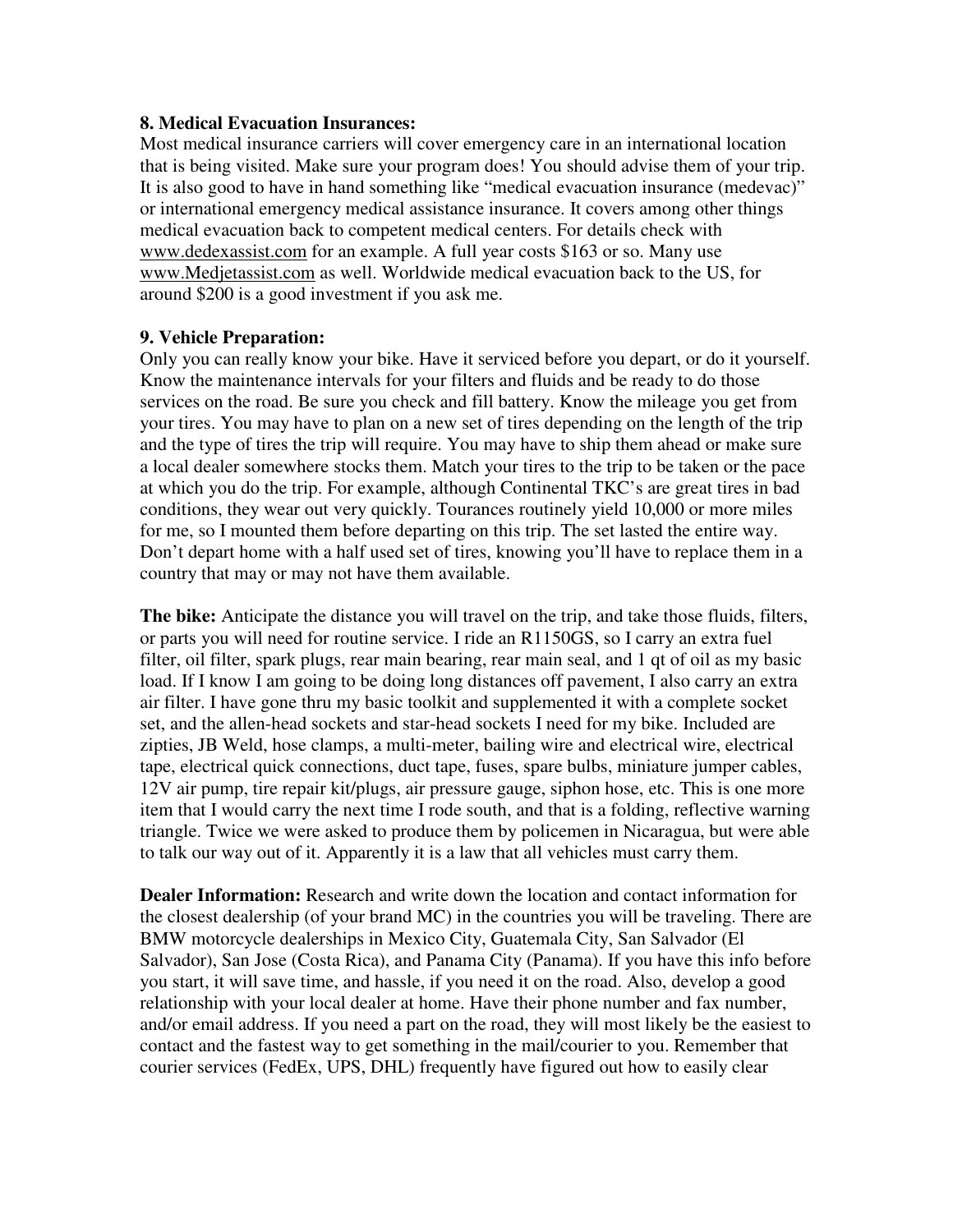customs, which may be more difficult if you ship a high dollar part thru the postal service, so their extra cost may be a good thing in the long run.

**Part Two: Documentation**

## **DOCUMENTATION:**

**Visas:** None required in advance for US citizens for short term visits (less than 30 days). You will require a visa and/or tourist card to enter all the countries along the route. They are obtained at the border of each country.

## **Passport:** Required

a. You need one for each traveler. Your passport must have a least six months validity or some countries will not allow you to enter.

b. Have plenty of empty pages! If you go to Panama and back and make a point to get to El Salvador and/or Belize you will enter and leave 5 to 7 countries twice and two once. Keep in mind that in many cases your vehicle entry and exit is also noted in your passport.

c. If you have a passport full of exotic Middle Eastern etc. travel you might get a new passport to avoid excessive questions at the borders.

d. Make copies of your passport to carry in various places and give a copy to a companion and leave at least one at home. If you lose your passport and have a copy, replacement is relatively simple at a US embassy. If you don't have a copy to show the Embassy, it can take days to get a replacement.

e. If you don't have a passport, start the process at least 2 months before you are to depart. Summer delays are significant. You may have to get documentation like birth records, naturalization papers, etc. together to get one.

f. Carry extra passport pictures just in case.

**Shot/health record:** Highly recommended, and is required to establish the Yellow Fever shots validity.

You should obtain an International Certificate of Vaccination approved by the WHO and made available by the US Department of Health and Human Services, Public Health Service (Yellow Card). Ensure your other shots are marked at the right place on the form, either do it yourself or have your health provider do it with stamps, seals, etc. Stamps and seals are particularly endearing to third world officialdom. Also enter in document your blood type, allergies to drug, food, histamine etc., a list of the medicines you take and dosages etc. as well as you eye glasses prescription. There are places on the form.

## **Drivers License:** Required.

Make sure yours is valid for at least the period of the trip and has someplace on it a marking that shows you are licensed to drive a motorcycle. This will be checked at police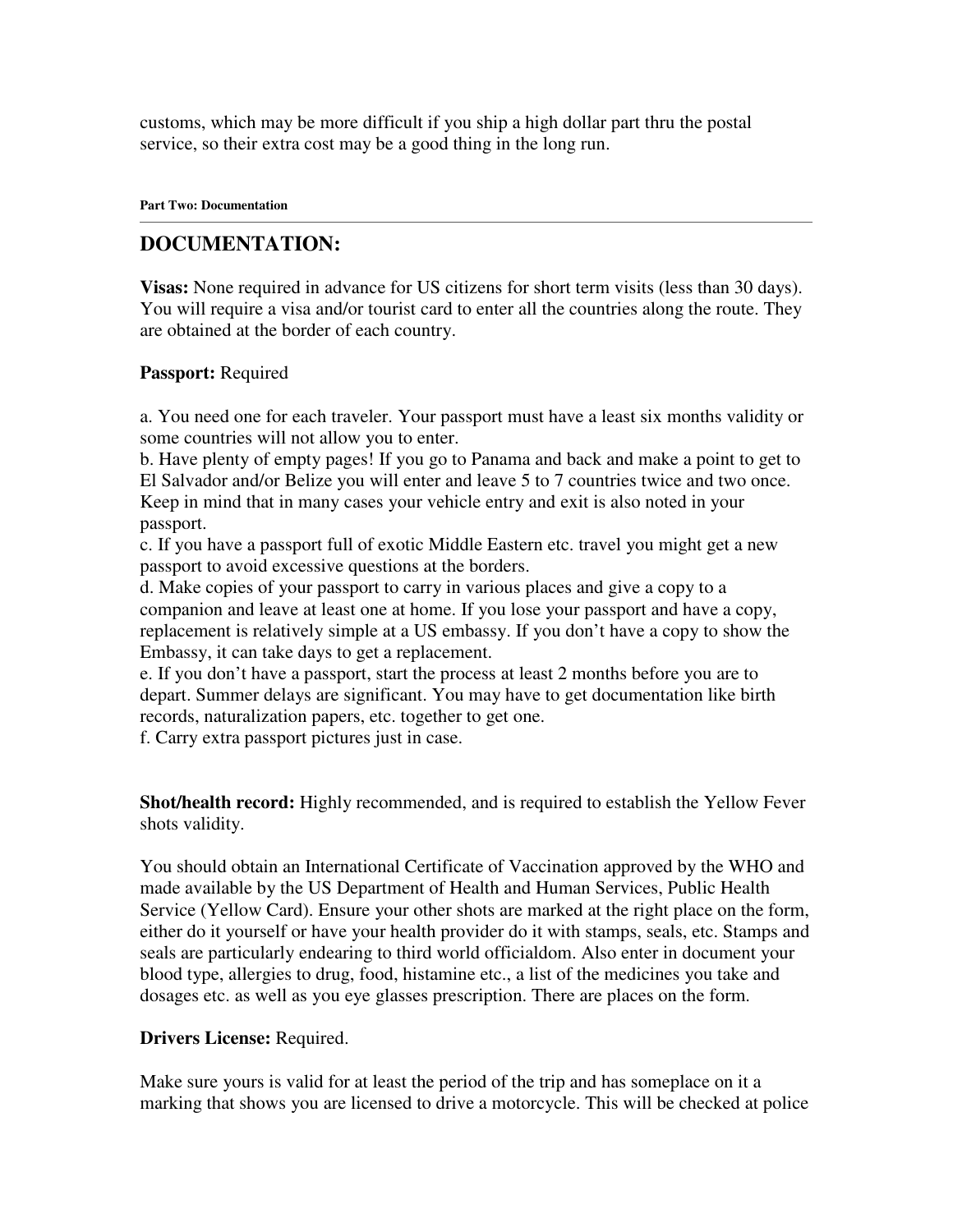and military checkpoints.

**International Drivers License:** Optional but highly recommended.

The American Auto Association (AAA) issues them for a \$10.50 fee, and you do not have to be a member to get one from AAA. They require passport photos. The International Drivers license is not required but is very useful because it is printed in multiple languages, and looks more official than the little plastic state license.

I say, don't just get one, get two International Drivers Licenses !! (One can be used as a "throw-away" should a police officer insist on holding it hostage for money.)

You should plan to use an international drivers license –not your US drivers licensewhen you register your vehicle and yourself as a driver at the borders.

If you are traveling in a group, ensure everyone has an international drivers license, so that inspecting officers get the same type document from each.

Make sure AAA puts the stamp on the appropriate vehicle type validity blocks A (motorcycle) and B (light vehicles). Ask AAA to stamp the Spanish language section as well to avoid problems later. The International Licenses are valid for one year.

## **Vehicle Registration/Title document:** One of these two is required

On our trip we found both the vehicle registration card and the title document work equally well. I would recommend you use the registration card and not carry the actual title document. An alternative is to have a notarized copy of the title just in case as a back up. I would not carry the original title, but any copy should have a raised seal on it to be considered official. Before departure, take your documents and go match the VIN on the registration or Title to what is stamped on the motorcycle. Do this before you leave home. This will be done along the way and it they are not exactly correct, your trip will end right there. I have heard of one person's trip ending in Honduras when they checked his VIN to his registration and found they did not match. They refused his entry to the country, thus ending his trip south.

**Vehicle Insurance:** Check with your current US insurance carrier. Most will not insure a vehicle south of the US border, so you have to assume your current policy will not work.

**Liability insurance.** I took a gamble coming home thru Mexico without it, but would not recommend that to anyone else. It is not required for Mexico, but if you are in an accident and do not have it, they may detain you (i.e. go to jail) until it is settled. You can buy liability insurance from Sanborns (and others) on a by day basis, if you know the exact dates you are traveling in Mexico. You can order it in online and pick it up near the US border or arrange to get it mailed to your home, etc. We had liability insurance on our way south thru Mexico, but neglected to get it for the trip home because it is set by date and we couldn't predict our return dates.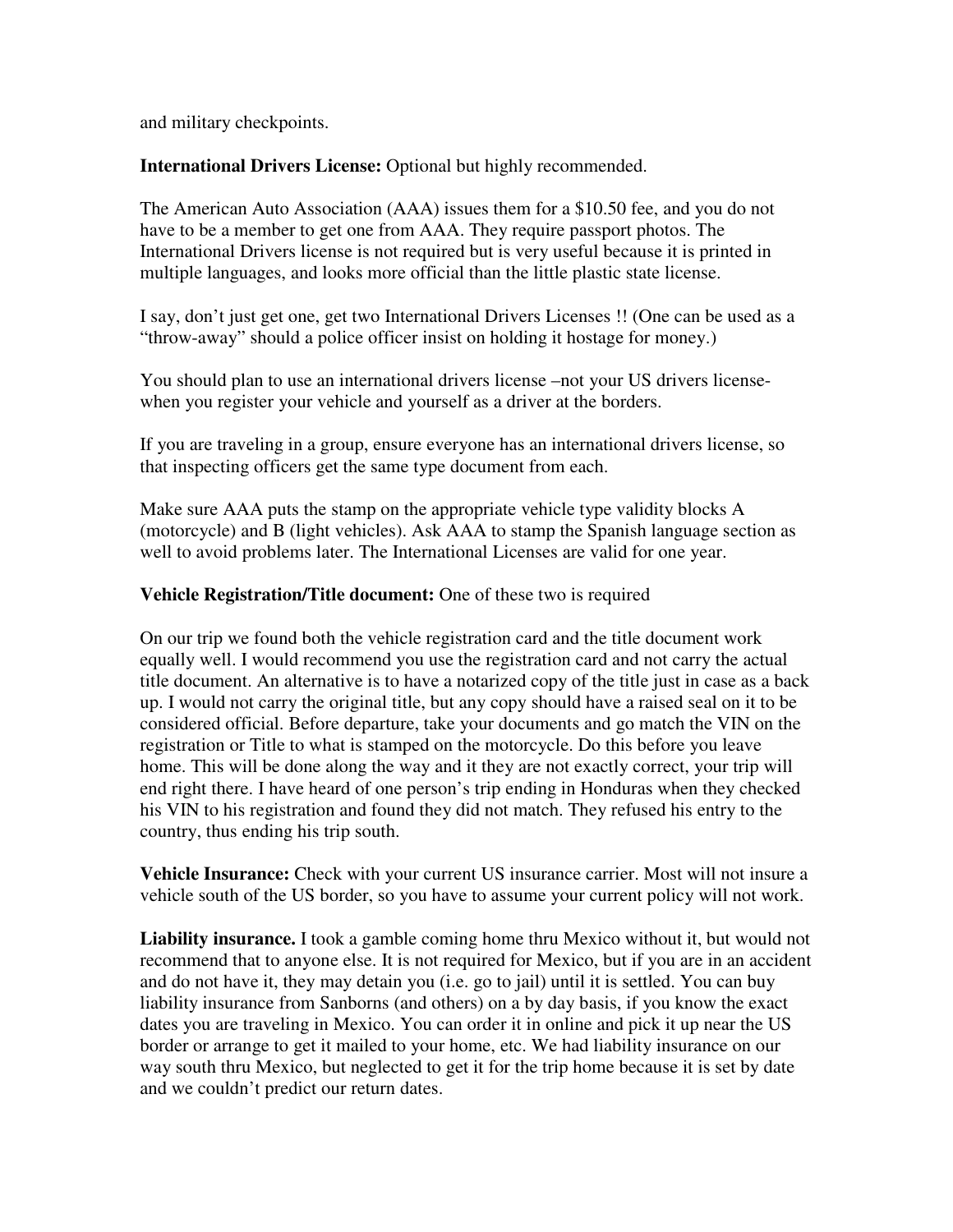Costa Rica issues a standard obligatory liability Insurance when you are processed at the border. It has on it what you need to do in an accident. Nicaragua also requires a certificate of local liability insurance, and it is an inspection item when stopped by police. They sell it at the border when you enter Nicaragua, 30 days insurance for about \$12. Police will request it at checkpoints. We had been told that if we departed Nicaragua we would have to buy another policy on return, but this never was an issue. We kept the same document and it passed on inspection on the way back north because we were still inside the 30-day validity period on the policy.

Liability insurance throughout Central America supposedly is available but can be VERY expensive. We did not carry insurance for any other countries on our trip. Cold hard US dollars paid our way out of the one accident we had where the injured party demanded compensation. Everything is negotiable if you don't involve the authorities.

#### **Additional documents:**

**Travel Guides:** Having a good current travel guide like the Lets Go travel Guide to Central America or the Lonely Planet Mexico book provides a lot of good information particularly of points of interest and detailed information on hotels, banks etc. and summary maps. Guides like Michelin tend to be better for vehicle travelers and are worth considering

**Maps:** You should make an effort to get good country maps before you are on the road. 1/500,000 or 1/330/000 seems about right. There are good detailed road map books of Mexico, which you should get if you are planning extensive touring there. (Guia Roji).

**Part Three: Border Crossings**

## **BORDER CROSSINGS:**

#### **Attitude:**

If you have signed on for the adventure of touring Central America with your own vehicle (your motorcycle) you have signed on for becoming an experienced hand at handling the clearance of individuals and personal vehicles at the borders of Central American countries. Live with it in as good a humor as you can muster. Be prepared for the slow, methodical (more or less), multi stage process it involves. Understand the process so that you can anticipate what is required, double check along the way and avoid repeated errors.

## **Guides and Helpers:**

There are eager "guides" waiting to "help" you through the process for very large fees in some cases. Remember, the "guides" or "helpers" are not there to help you. They are there to extract as much money as they can off of you before you make it thru the border crossing. You will hear incredible lies and offers. At the Guatemala border we were told that for \$100 a bike, we could get the importation documentation that would guarantee us clearance for every border all the way to Panama! They'll tell you they can do the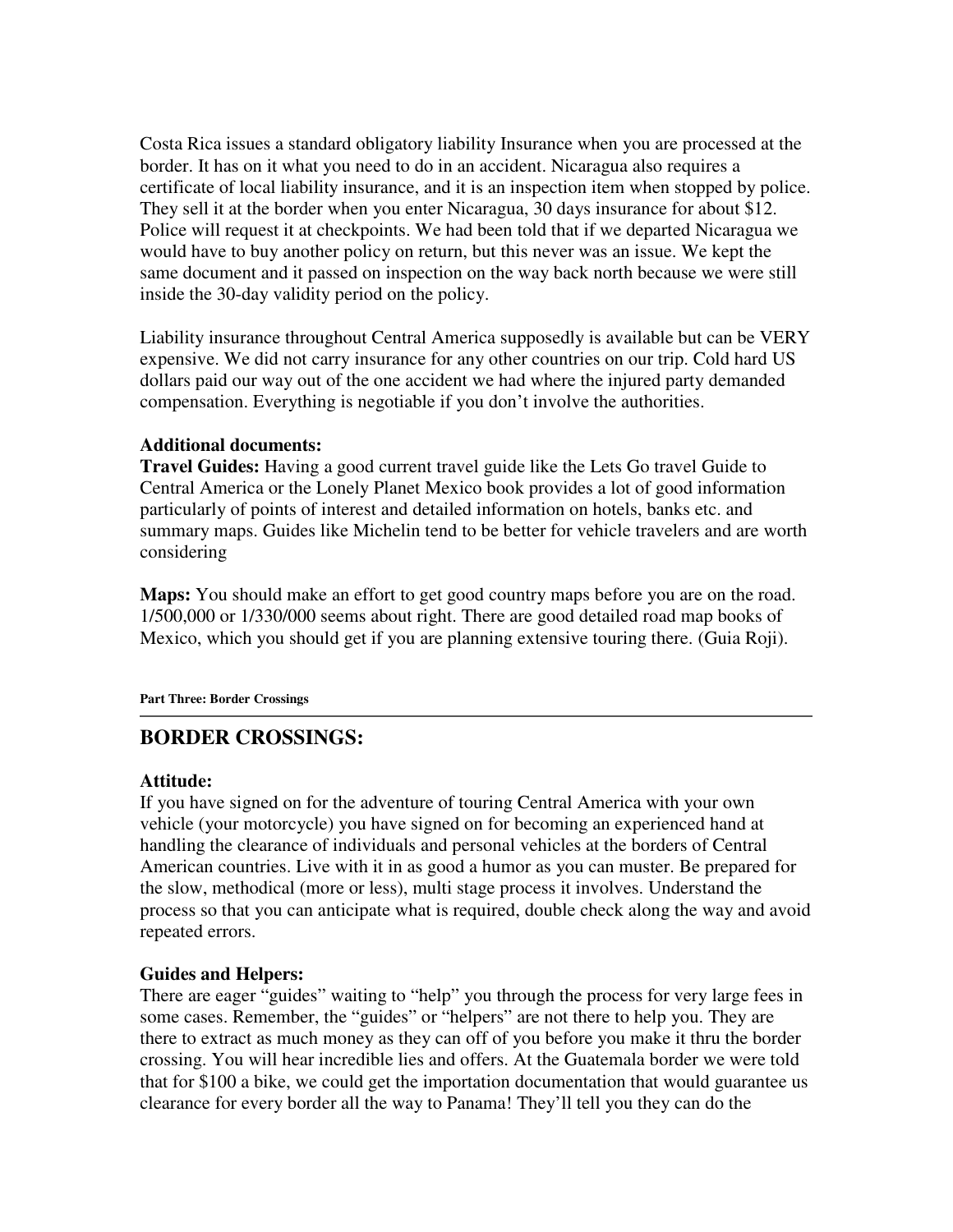paperwork for the next border too, if you just pay them now. Do not fall for it. If you have to hire a helper, agree on the cost upfront and tell them to their face that is all you will pay. If they refuse that price, there will be ten others there who will step forward to negotiate with you. Do not hand them large sums of money to get you special clearances, or to buy shortcuts. Your "special" payments will not get you anything more than the normal process. Only pay for receipted services from the officials involved. If you nave to give any "helper" money, do not expect change back. Remember, you really don't need them, you can do it yourself.

### **Money Changers:**

If at all possible, try to avoid exchanging money at border crossings with the local money changers. You will be screwed, pure and simple. Before departing on your trip, go online and determine the official exchange rate for every country you will cross. Write it down so that when you cross the border, you'll have an idea of what the exchange rate they will offer you SHOULD be. We had more than one occasion where we were offered less than half of the official exchange rate because they assumed we didn't know what it was. I often simply watched the locals exchange money and determined what rate they were getting. You will never get the local rate, but you should be able to negotiate close to it. Only exchange enough money to get thru the border process, then find a local bank or ATM and do your transactions. ATMs always offer the best rates, even better than exchanging cash at a bank. Be sure to contact your bank before you depart and notify them of the countries you will be visiting so they do not shut off your ATM card when they see a transaction outside the USA. The same goes for your credit card company.

#### **General Rules:**

Avoid the major crossing points: As a general rule, avoid crossing borders on the Pan American highway (CA 1 or 1), with one exception to that, the Mexico and Guatemala crossing at La Mesilla. For Honduras/Nicaragua we crossed in the south near Choluteca. For Honduras/Guatemala go for El Espino. You don't have a choice for Costa Rica/Nicaragua in the South, and the Costa Rican/Panamanian borders are fairly straightforward.

Sundays and/or mornings are best: Mondays and Fridays can be problems. Avoid middays as there usually are long lunch breaks. Tired officials, tropical heat, and long lines of truck drivers make afternoons difficult.

Always drive up to the front of the lines: There will be long lines of trucks at the border, some miles long. Just ride past them to whereever the barrier is. Park and start there.

#### **The Process:**

Two important administrative processes must take place. One, you are importing yourself, and Two, you are importing an expensive vehicle into their country.

### **Immigration/Migracion:**

The first process is controlling the movement of people. This is done by the Immigration officials (Migracion; entrada (entry) or salida (departure). This step the first step at all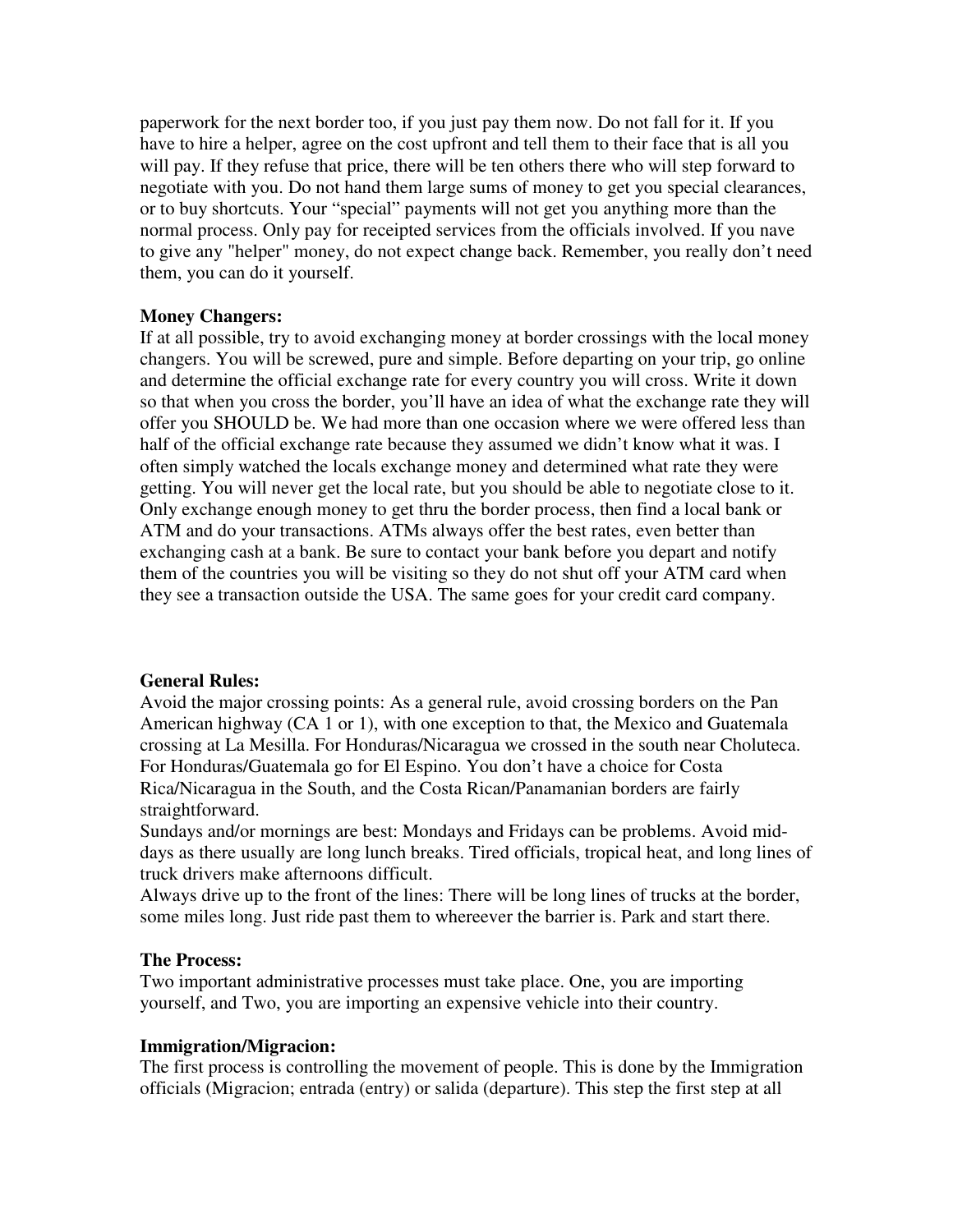entry points. Immigration has no interest in your vehicle and/or baggage. For entry they must review your passport and process a valid entry visa before you can proceed to vehicle importation. You must request the Entry form, fill it out, then get back in line to process it. Almost all the countries in Central America use the same form. You typically have to pay for the visa/tourist card, but not necessarily at that location. In Mexico it is paid by going to a bank, in Panama it is paid at the Tourism agency.

#### **Customs/Aduana:**

The second process is the control of the passage of goods/vehicles. This is done by Customs (Aduana) officers. They, upon verifying your identity document and that you are properly approved to enter the country, will proceed to register your vehicle by noting from your registration (or title) the VIN, make, model etc. of your vehicle. They note your license to drive (international drivers license works fine), and may physically verify your VIN and check your baggage etc. Interestingly in two cases (Mexico and Honduras) a bank is interjected into the process and in Mexico a bank Banjercito does the actual vehicle registration and related fee collection as well as the deregistration upon exiting the country. Customs officers in Mexico basically only look at luggage. (Later on Military checkpoints will also look at your luggage checking for weapons or drugs.) You typically have to pay (receipted) for the vehicle transit to the customs officer or the designated bank payment point (which may or may not be right at the border location). This fee is particularly expensive in Mexico (Peso 317 about \$32 @ US\$1/10 pesos) and in Honduras (about \$22 in Lempiras exchange rate about US\$1=15 Lempira) . Honduras adds a step in that you also have to pay the Ministry of Roads and Transport (at a separate office) a \$10 fee as well.

#### **Fumigation and related fees:**

Additional processes that you may encounter at the border are fumigation (Honduras, Costa Rica, Panama) which usually requires the payment of a small fee (\$1or 2, in local currency). In theory this fumigation certificate may be reviewable at phyto-sanitary checkpoints within the country but we were never checked. It never was requested by police or other officials checking us.

#### **Municipal tax:**

An occasional addition is the local municipality taxing you at the border either at exit or entrance. (New York does it when you fly into NY!) You may have to pay \$1 for a local municipality tax stamp at exit point (Nicaragua) or at entrance point (Panama). It takes place at informal looking kiosks in some places and people in civilian clothes wander up to you (or you go wake them up) to get their stamp on your visa application form so the Panamanian immigration officers will process your visa and you can then get your tourist card (\$5)

#### **The need for copies:**

Requiring multiple copies of documents during the border process is unique to the Mexico and Central America travel experience. I've ridden in over 40 countries worldwide and have never seen anything like it. El Salvador, Nicaragua, Costa Rica and Panama may require one or two copies of a single document, but Mexico, Guatemala and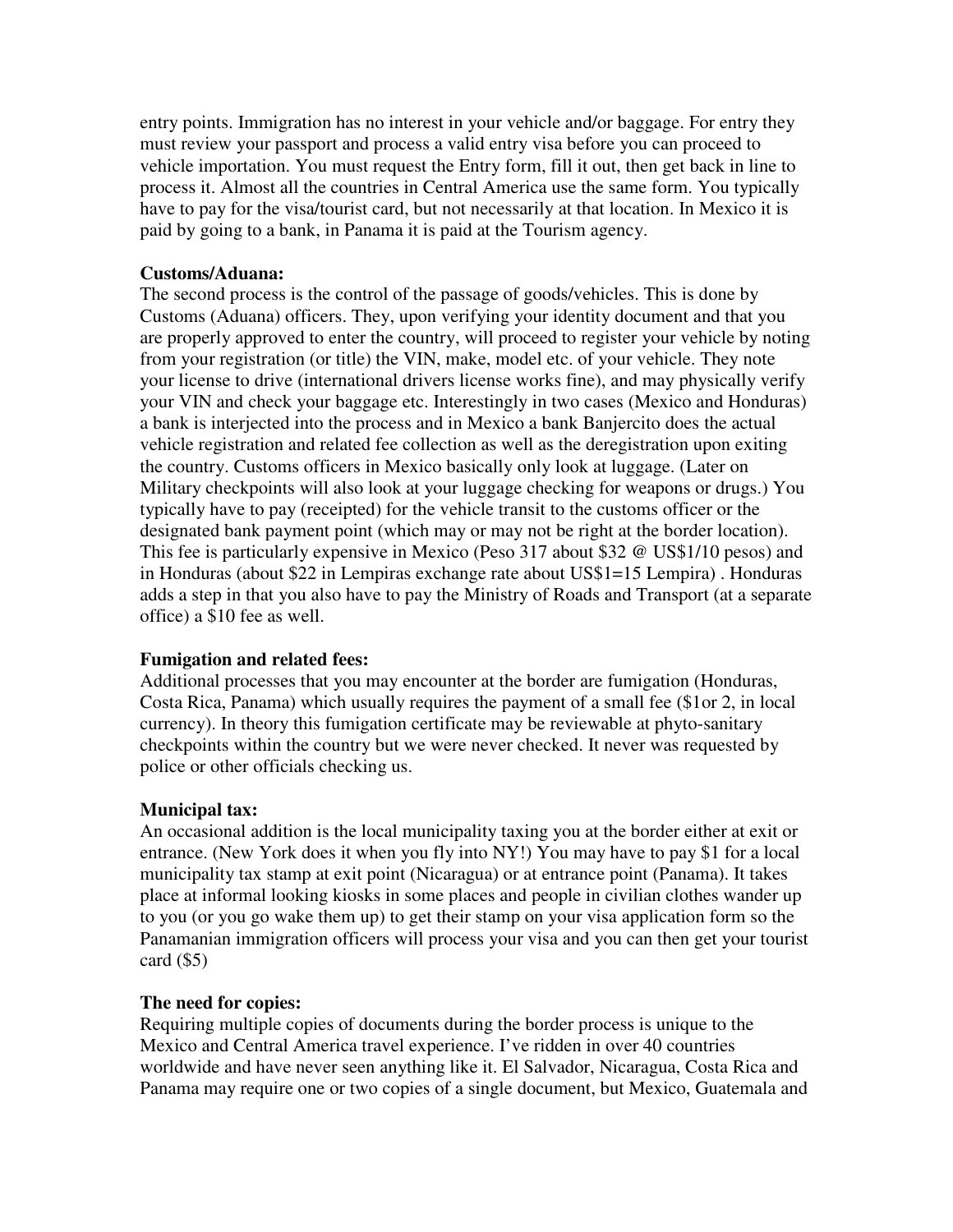Honduras seem to be trying to fund the livelihoods of the border officials by requiring repeated trips to the local copier. Can you save money by bringing copies of your documents from home? No. Don't waste the time. The reason you have to get copies there is that customs etc. will need copies of the documents they have just stamped and signed (like your immigracion visa application) and these forms will be carrying forward to the next office. You can save money by taking your documents to the copier and paying for it yourself, instead of letting a "helper" do it. If you pay the copy guy, it is twenty or thirty cents per copy. If you pay your helper, it is dollars per copy, and you never see any change back either. In some cases you will have to make two trips to a copy office, I believe our maximum was three. Learn to live with it, it is part of the process.

### **Departure:**

The border sequence to depart each country of Central America is more casual and much quicker. You have to be sure you clear customs upon exit (with the exception of Mexico when you are transiting south –see the special notes on this) In some cases as in exiting Costa Rica at Penas Blancas the customs clearance office sits alongside the road before you get to the immigration office. (You will remember it because you'll have processed thru it when you came south into Costa Rica). You also must exit immigration (with the unique exception of Mexico going south again see the special note on Mexico). In some cases you require a form to fill out to exit so you may have to wait in line at the exit window twice.

#### **Paper piles:**

While in transit keep all your documentation for the county you are in organized and safe. I generally try to keep each country's documents in one Ziploc bag. You will usually end up with numerous documents, some only tiny slips of paper, which must be surrendered to other people on your way out of the border, so keeping track of them is important.

#### **Hints:**

Know where the VIN is and have it wiped clean enough to be legible.. Make sure they get your VIN number right on your forms! If you are stopped by police, or checked at the exit of the country, and they discover your VIN is not correct, it will become a major hassle. Always double-check your information as they process you! On at least one occasion we found out they had typed the wrong VIN on our paperwork. Just like with any legal paperwork, always check every line before you sign anything they hand you at the border.

**Part Four: Special Notes by Country**

# **BY COUNTRY, SPECIAL NOTES:**

**Mexico:** (US\$1=about 10 pesos) Mexican is a particularly unique country. You need to get it right up front or it gets expensive later.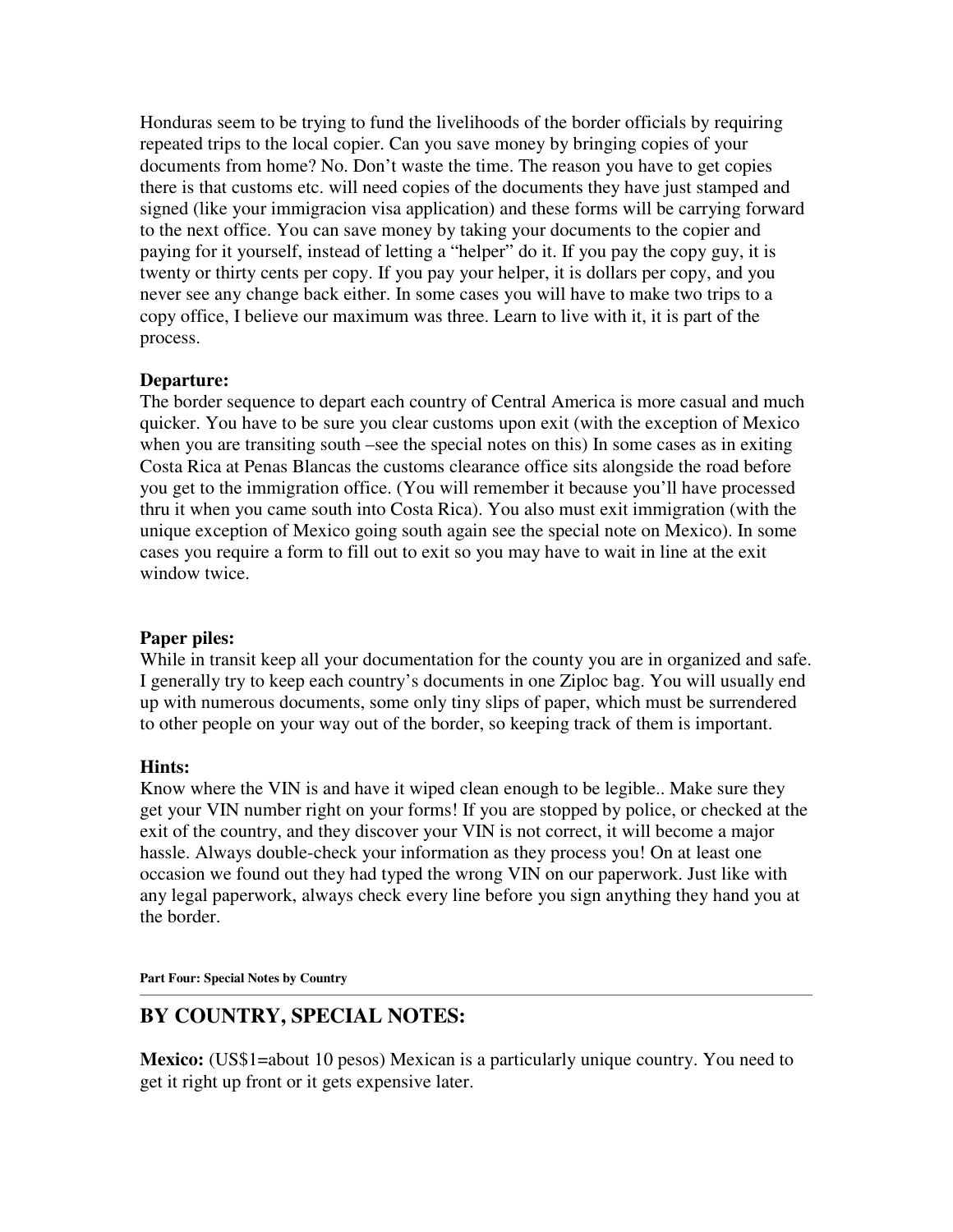Mexico is one of the few countries that do not rigidly control their borders, at the physical location of the border. (Along the US border is the 20 miles economic zone where you do not even need to do any administrative paperwork at all to visit.) But once you are about 20 miles into the country, you will hit the checkpoints. If you haven't properly done Immigration and Customs before being stopped there, then you get hammered.

I will offer this advice, even though it may not be completely legal. You can decide if you wish to follow it. Legally, you must export yourself and your vehicle when departing Mexico. However, if you are enroute to Panama, and plan on returning to the USA thru Mexico, you can avoid having to pay the visa and vehicle import fee twice, using this technique. We failed to do this and it doubled our fees for crossing Mexico. Pilot showed us this technique, and had no problems.

When you enter Mexico, you must specify how long you will be in Mexico. You visa will be annotated with this number of days. So will your vehicle import paper work. You do not tell them you are transiting in a week and then coming back, or they may give you a 7-day visa to transit. A 7-day visa costs the same as a 180-day visa.

You want your visa issued for a period to cover both your entry into Mexico, your eventual return from Central America, and exit from Mexico back into the USA. This means you should tell the officer that you are entering Mexico for six months of vacation and touring. Your vehicle importation paperwork should be for the same six month period. Then, when you depart Mexico and head south, you simply DO NOT stop at the border and out process. Carefully store all your Mexican documentation in a safe place. Several weeks later, when you return from your trip, you simply ride thru the border into Mexico and keep going. When you are stopped and have your documents checked, do not mention that you have been out of the country. If you are still within the valid dates on your visa and vehicle import paperwork, you should not have an issue unless they see the stamps in your passport that you've been outside the country. Then you might have some explaining to do…. Only you can decide if this technique is worth the several hours of border work and approximately \$60 it will save you in fees. I know what I'm going to do the next time I go back. I will always tell them I am vacationing for the 180 days.

The other unique issue is that your tourist fee must be paid at a Mexico Bank, sometime during your stay, and prior to departing. These banks ARE NOT at the border, so make sure you find one, pay the fee and get the appropriate stamped documents before you head to the border to depart Mexico for the last time.

Now for your vehicle importation. Remember the Vehicle registration validity period is tied to the visa period. You will have to pay the vehicle importation fee to a special Banjercito that will probably be several miles from the actual border (remember that free trade zone?). On departure, you MUST remember to find the Banjercito office at the ADUANA that will out process you. They will take back your vehicle importation sticker (the one you placed on your fairing), annotate in the computer that you have exported your vehicle, and give you a receipt that shows you have exported your vehicle from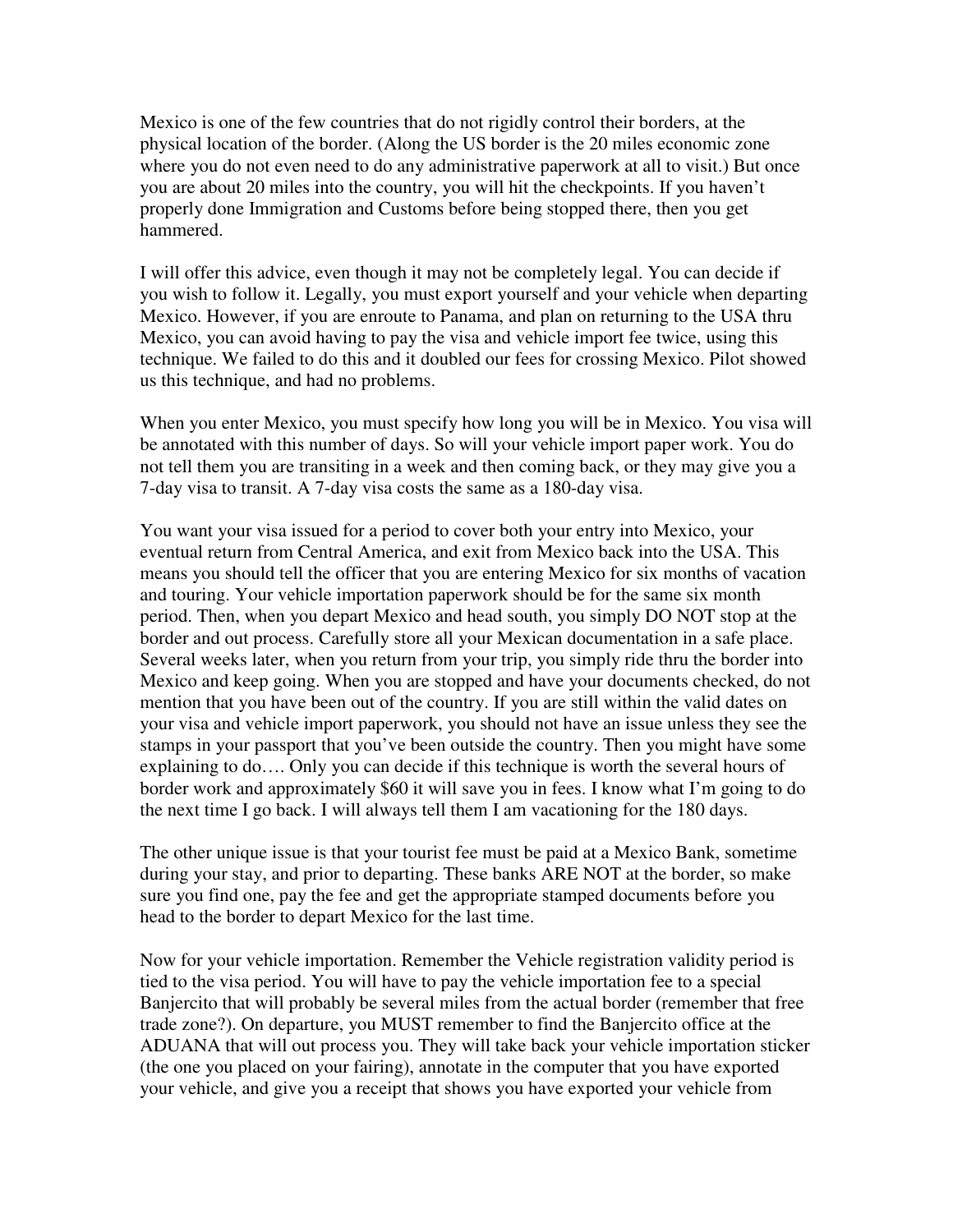Mexico. Put this documentation somewhere on the bike for the next time you visit Mexico. If for some reason their computers tell them you failed to do the proper paperwork on your last visit, you can pull it out and prove to them you did.

The important thing to remember is that Mexico will NOT stop you from exiting at any border. There is no mandatory checkpoint to depart the country. So if you do not take the time and effort to stop and do these procedures, you will be fined eventually, and refused entry to Mexico the next time you try to go there. It is all your responsibility to do the required documentation on entry and exit.

**Guatemala:** (US\$1=about 7 Quetzal ) Avoid the main crossing points. We liked La Mesilla to and from Mexico. Fees total about \$15 to enter Guatemala.

**El Salvador:** (US\$1) The US dollar is official currency of El Salvador as of 2001. Just like Panama, we used US dollars the entire time we were there. All prices are in US dollars. El Salvador has a special visa which is valid for 48 hours, if you are in transit. The transit visa is FREE if you stay less than 48 hours in the country. If you stay longer you have to pay a fee. Ask for it if you are just zipping through. El Salvador is quite efficient, and the roads are great.

**Honduras:** (US\$1=about 17 Lempira ) Honduras takes all the prizes for imaginative bureaucratic complexity. You get fumigated, have to pay a customs fee (\$32 in local currency) this fee is payable at a special bank office (if it is open) which requires you to go to that additional office and you must pay another fee to the Ministry of Transport (\$10 in either \$ or local currency) at yet another site. The special bank branch does not do foreign exchange but they require local currency to pay the fee. Thus either you got currency in advance or you buy it from the money changers. That is right. No nearby bank in the border zone. And then the copies!! Read below about copies.

**Nicaragua:** (US\$1=about 14 Cordoba) Ensure you get the liability insurance document valid for long enough to cover your return, but do not mention that fact to the border officials. 30 Days costs US\$12. The insurance sales people are usually young women with clipboards, who are standing alongside the road a few hundred meters past the border. If you miss them, there will most likely be a police checkpoint 2 miles down the road where they will stop you and demand to see the insurance document. If you didn't get it before, they will sell one to you on the spot.

**Costa Rica:** (US\$1=about 377 Colon ) US dollars acceptable at some upscale places, ATMS give choice of dollars or Colons, but I'd suggest getting colons because you get a better rate) Of note, CR has a very good relationship with Panama. Because of this, when you depart CR, they have an option to hold your vehicle importation paperwork at the Aduana. Then, when you return from Panama you simply pick it back up. This saves a lot of time and effort at the border. If you are going to continue on to South America, you will still have to export your vehicle from CR. CR also has liability insurance you buy at the border.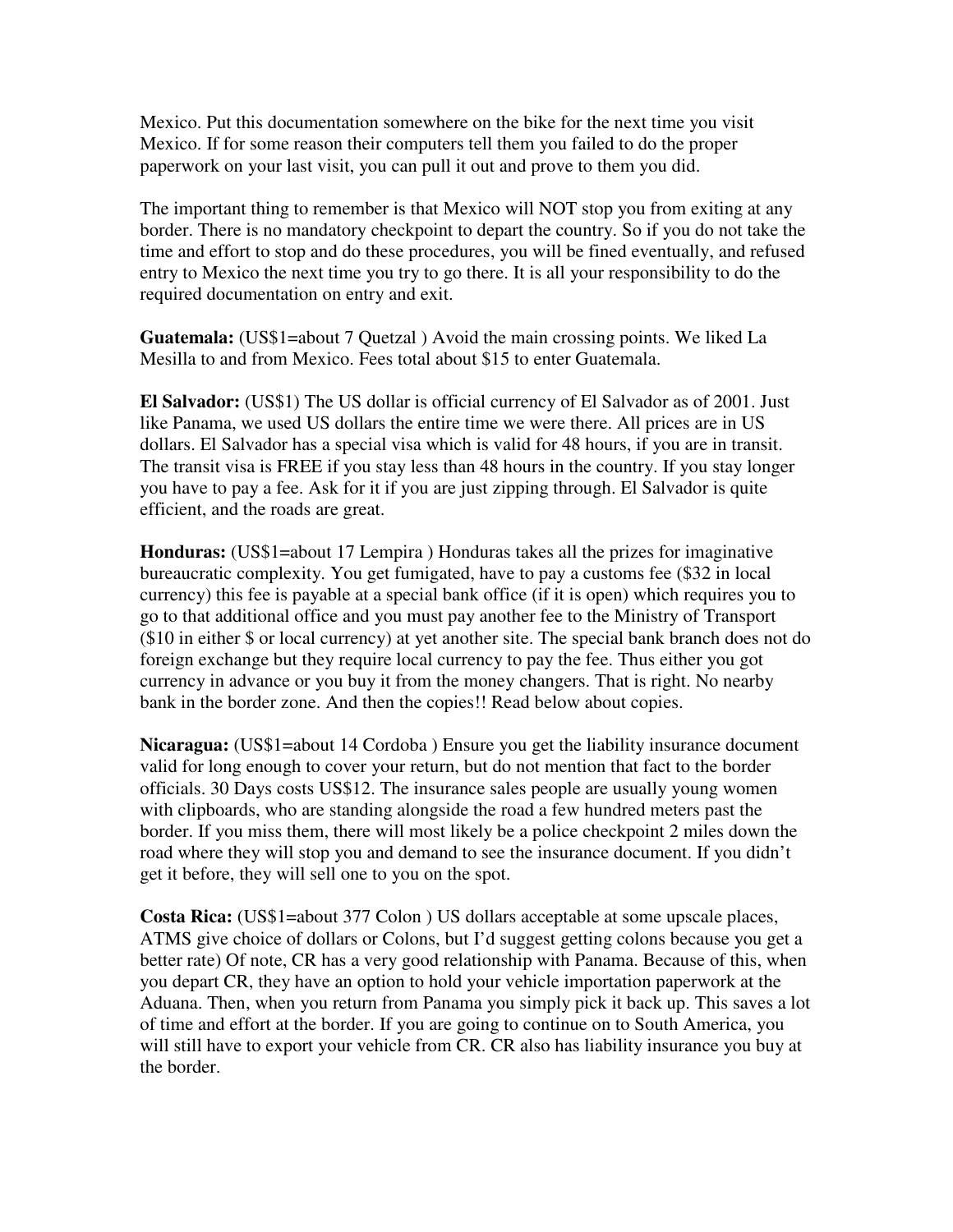**Panama:** (US\$1= 1 Balboa) Their currency is linked to the US dollar and US paper money is used, but there are some Panamanian coins) Panama has a tourist office separate from customs and immigration but nearby where you need to purchase a tourist card for \$5. Also there is a small municipal tax. Panama crossings are a breeze.

**Part Five: Police and Military Checkpoints**

## **POLICE AND MILITARY CHECKPOINTS:**

#### **You will encounter them:**

Police and military check points are frequent in Central America, and particularly so in high tension areas (Mexico's Chiapas state, restive areas of Guatemala, and the Darien region of Panama. You should view them as positive events, because the more official checkpoints there are, the lower your own risk of falling victim to a unofficial criminal act. Except when heading north thru Mexico (when they stop every gringo to check for drugs), you'll probably be waved through the majority of checkpoints, but occasionally you'll be stopped because they are bored and want to check out your bikes. Again, official checkpoints, manned by dozens of officers/soldiers are very low risk. It is the random police road stops, most often made by one or two policemen, where you will be the most at risk. Be aware there are also sometimes phyto-sanitary (agricultural), and incountry customs (aduana) check points as well, but you will usually be waved through or ignored at these.

Almost all the Central American countries are aware of the possibilities of abuse of authority by police. Most are publicly trying to eradicate the practice because they are realizing that there is more to be gained financially by protecting tourists than by shaking them down. Nicaragua in particular is working hard to change this practice.

## **How to act at large, official checkpoints:**

Some one should be a spokesman for your group, preferably someone fluent in Spanish, and with some gray hair (age is still respected in many locales). Always treat the officers with respect. This typically involves getting off your bike, removing your helmet and gloves, shaking the official's hand and exchanging formal greeting. If this is a checkpoint where there are official signs, traffic cones, and numerous officers involved, it usually will only involve checking your documents, license, and possibly a quick search of your saddlebags and tankbag. Smile, comply, be happy to be there, and be ready to answer a lot of questions about your bike; how big is the engine? How fast will it go? Where did you come from? Where are you going? How much did it cost? A good attitude and having your documents ready will help ensure it is quick and painless.

#### **How to act at random police stops:**

Let me preface by saying we were stopped at least 30 times on our trip to Panama and back. We rode by at least 100 other checkpoints, or police officers standing alongside the road who simply smiled and waved at us. Only two times did we encounter what I felt was an illegal shakedown. The one that cost us \$120 in Nicaragua, and another (again in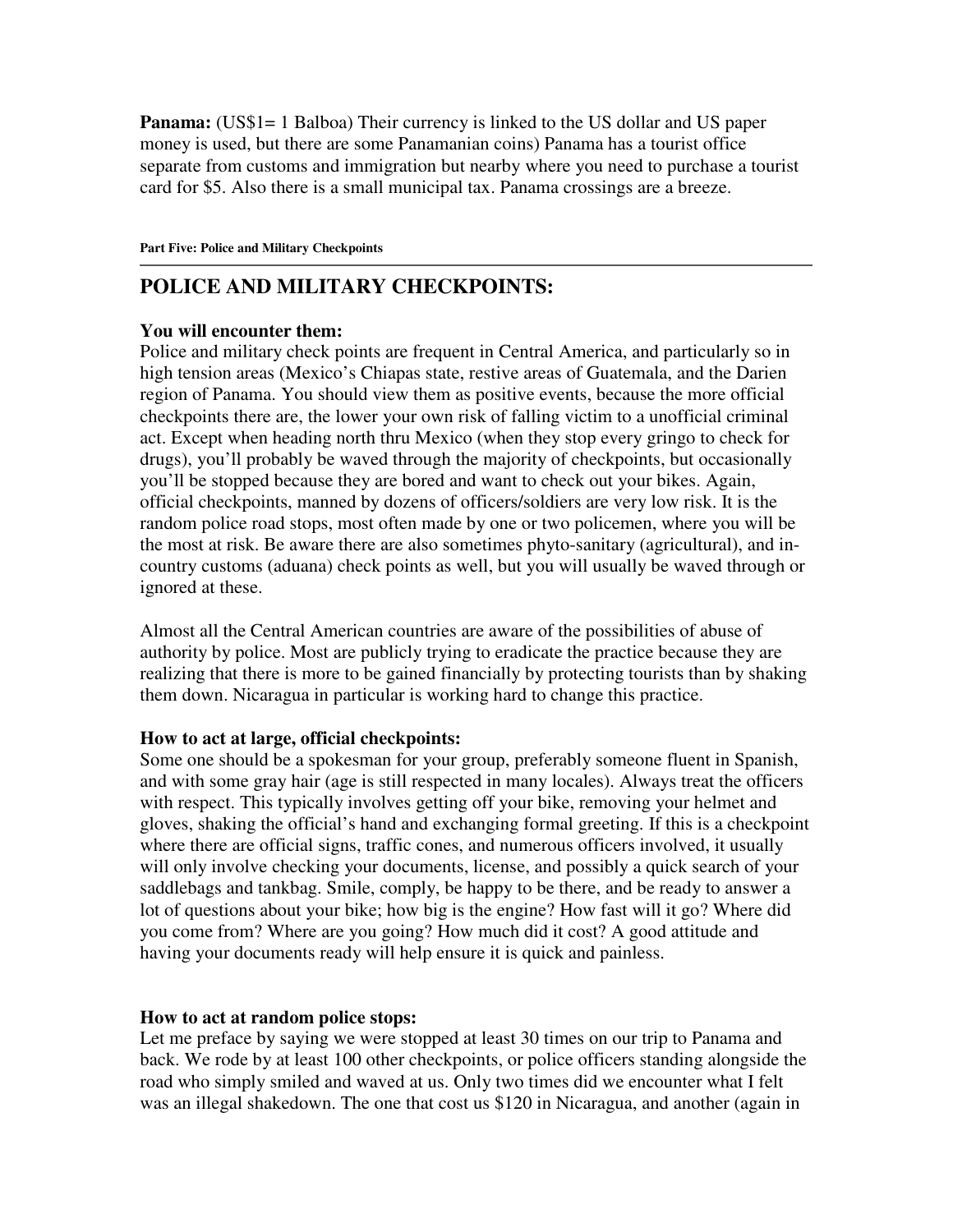Nicaragua) where we used this technique and rode away smiling. It was explained to us by a Nicaraguan Bureau of Tourism officer, who consulted with the commissioner of Border Police at the Nicaragua/Costa Rica border after we had told him our tale of woe. I know it works in Nicaragua, your use in other countries may vary.

## **Situation: You look ahead and see a policeman step into the road and wave you over.**

Pull over and stop. Be very polite and remove your helmet. Smile, look them in the eyes and ask what the problem is. Don't offer anything. When they ask you for your license, politely ask to see their badge number and official identification. They will ask why. Tell him it is because you were warned at the border, by the border police, (in our case we actually dropped the name of the commissioner of Nicaraguan Border Police, Carlos Mora) that there are criminals in the country who pose as policemen to rob tourists. We were told that in Nicaragua it is the law that policemen must show their badge and identification to anyone who they stop, and if they refuse to show their identification, they are to be considered criminals and to refuse to listen to them. When you tell them that, it puts them between a rock and a hard place, politely. To refuse to produce it means they have labeled themselves a crooks, and confirmed your suspicion. When they produce it, you immediately take out a piece of paper and write down their names and badge numbers. You then have the information needed to file a complaint later, if there is need to. They know that. They also know that they cannot ask for money now, for the "fine". If they still demand your license, then go to option two, but once you have their information they will most likely smile and return your documents. This worked like a charm for us during our second shakedown. (smile)

#### **Option two on police shakedowns:**

Get an International Driver's License from AAA (you do not need to be a member of AAA to get this license from them). In fact, get several, a couple weeks apart. They only cost \$12, they are printed in multiple languages, and the best thing is they are disposable. I carry several of them. Why? Because if you run into a crooked policeman who takes your license and says you can't get it back until you go to court, or pay a "fine" to him, you have a choice. Smile, politely ask for the ticket, promise to go to court, then ride away. You leave him without his bribe, and it only cost you the license fee.

If you are traveling in a group, make sure everyone has an International Drivers License from AAA. Why? In our case in Nicaragua, one of us was using his plastic State License. Because of this, the policeman refused to accept the other's International Licenses when he stopped us on a trumped up charge. We lost our advantage when he demanded all our State licenses, and it cost us \$120. If we had all had the AAA International Drivers Licenses, and had rehearsed the scenario ahead of time, we could have avoided paying his fine. It was a lesson learned the hard way.

The bottom line is it is illegal for any policeman to ask for money on the spot. Their favorite shakedown is to take your documents and say you'll have to go to court tomorrow or the next day, delaying your trip and making your find a place to stay for the night. They KNOW every tourist will then ask if there is any other way it can be settled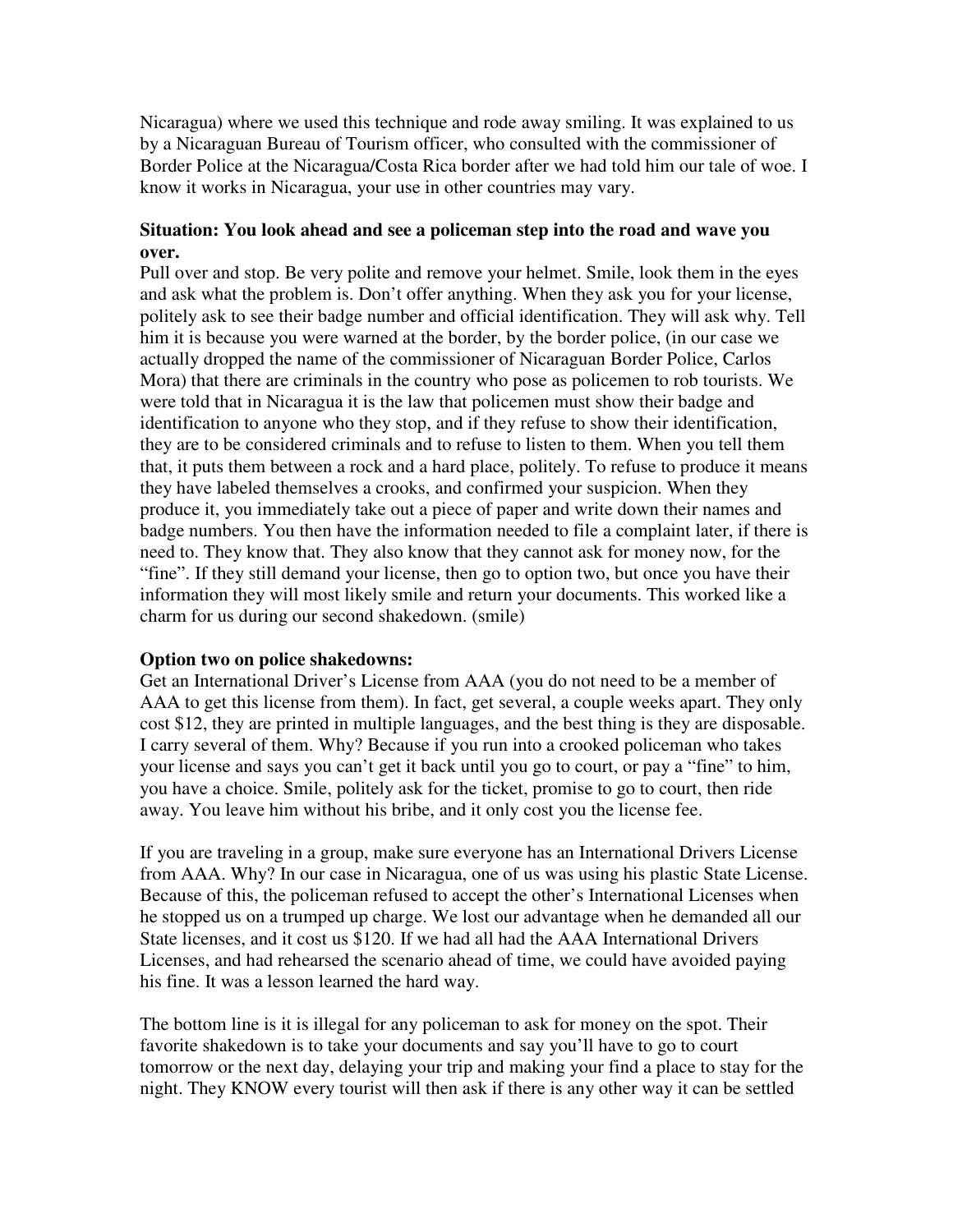without going to court…. If you ask that, they've set the hook because they haven't asked you to pay a fine. You have just offered a bribe and now you are the one breaking the law. Don't ever offer money on the spot. Call their bluff and ask for the written ticket with their badge # and name on it. Once they know they aren't going to get any money, they'll pitch a fit, but they'll have to ticket you officially, or give your stuff back. Either way, they have lost the cash they were expecting to make off of you. If they do ticket you and keep your license, go back to option two above and take another route home, avoiding that town.

Finally, in the absolute worst-case scenario where there is the threat of arrest if you don't pay them, then pay them. Immediately go to the closest town with a police headquarters and report them. Where, when, what happened and how much money they took. File an official written report. If for nothing else, everyone in the headquarters will know how much they took off of you, and then the crooked cops will have to split it later or face the consequences. In either case, the guy who got your money is going to lose some, if not all of it, and there is a good chance they may be arrested and fired. Do the right thing and report crooked cops. Who knows? It might just work. If you are afraid of going to a police station, keep all the information you can, and report it to the Tourism Ministry at the border. They will be happy to try to help you out, as long as you have a name, date, location, and/or a badge number.

**Part Six: Road Wisdom**

# **ROAD WISDOM:**

**Road Hazard warning signs:** We all know that there is a sign for everything in the USA. Other countries don't have that kind of money to waste on signage, so they've developed an informal way of warning you there is a traffic hazard ahead. The most common warning is a bunch of large rocks placed in the road, usually around the corner from the hazard. The second most common is a bunch of branches cut from a tree/bush and placed in your lane. So if you are zipping along and see ANYTHING in the road ahead, reduce your speed and start looking for the hazard. It could be a broken down bus, logs rolled off the back of a truck, or a 10 foot deep ditch where the road has washed away. Just be on guard for anything placed in the road.

**Topes/Tumulos:** In America we call them speed bumps. South of the border, in Mexico they are called Topes (or sleeping policemen). In Guatemala they are called Tumulos. You will learn to either love them or hate them because they will slow traffic down to 10- 15 mph at the entrance to, in the middle of, and coming out of almost every little town you pass thru. I personally love them because they bunch up all the traffic at one location and make it easier to pass long lines of cars queued up behind a doble remoulage (double trailer semi). Technically passing trucks and busses in town is illegal, but almost everyone does it. If you don't learn to do it, you will take forever to cross Mexico. Heck, I've even seen TOPES on a four-lane divided highway outside of Poza Rica. Explain that to me please. But these speed reduction devices are pretty much confined to Mexico and Guatemala. I don't recall seeing them used much south of those to countries.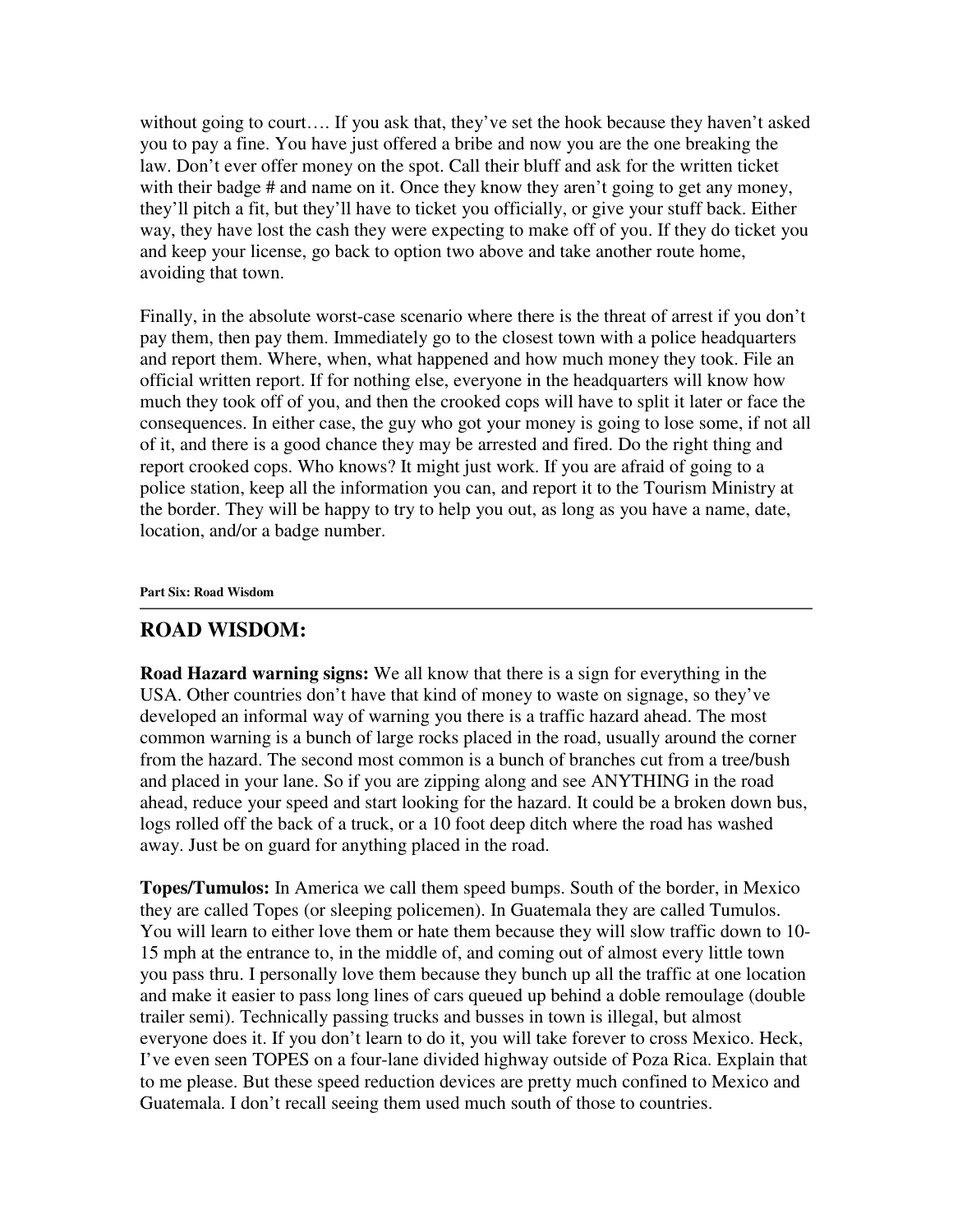**Animals:** You will see every conceivable species of animal on the roads as you head south. Cattle, horses, donkeys, dogs, vultures chickens, pigs, if it walks, it will be on or near the road. Some will be tied up and grazing, but most will not be. Ride as if every single animal is going to bolt in front of you. Give them lots of lee-way. I had never seen bulls, cows and horses dead alongside the road before I went south. Now I have.

**Night riding:** Don't do it! There is a reason you hear horror stories about riding at night below the border. Combine very poorly maintained roads, no signage or warning markings, large animals, pedestrians, and vehicles with no lights or reflective markings and you are playing Russian roulette. I am not kidding. We rode after dark for the first two days we were on the road in Mexico. When we saw what we had ridden thru on the morning of the third day, we stopped doing that for the rest of the trip. **IT IS NOT WORTH THE RISK.** Stop and find lodging well before sunset.

**Double Semi-Trailers:** These are double (tandem) trailers pulled by semi trucks. They are marked with a sign on the back of the last trailer, which I think says "Doble Remolque" (fixed). This is critical to remember when you pull out to pass one on a tight two lane road. You now have to pass a vehicle that is almost 75 feet long, or roughly twice as long as what you are use to passing. This could become a fatal error if you don't realize it before you start your pass. Always check to see if this sign is on the back of the tractor trailer in front of you before you attempt to pass.

**Turn signals:** I still don't understand this, but let me put it simply. Do not believe any turn signal you see in use, anytime, anywhere. Turn signal use means different things in different countries. Sometimes a truck or car will put on their left turn signal in an attempt to let you know it is clear to pass, but sometimes it just means they are turning left in front of you. Other times it will be an attempt to tell you the road ahead is NOT CLEAR to attempt to pass. For these reason, I completely ignore the turn signals of the vehicle in front of me, and watch the road until I can decide myself what I can safely do. Do not allow someone else to decide for you when it is safe to pass them. Ignore their attempt to be helpful with their turn signals.

#### **Lodging:**

**Auto Hotels:** Throughout all of Mexico and down into El Salvador, you can easily find along the major roads, a type of hotel called an "Auto Hotel". They usually have signs that advertise they are open 24 hours. They are typically walled compounds. They usually have a gate that prevents passing travelers from seeing inside the compound. Inside the compound each room generally has its own garage with door, or curtains that can be drawn across behind the car. The object is complete and total privacy to the clients. These hotels are cheap, but almost always have only one bed, and trust me, the clients don't go there to sleep. We were quoted \$20 for a night at one, but when we found out none of the rooms had more than one bed, we elected to more on. Don't think I could sleep between the sheets at one of those places. Your standards may be different than mine, and often mine are fairly low, but even I'll pass on one of those places.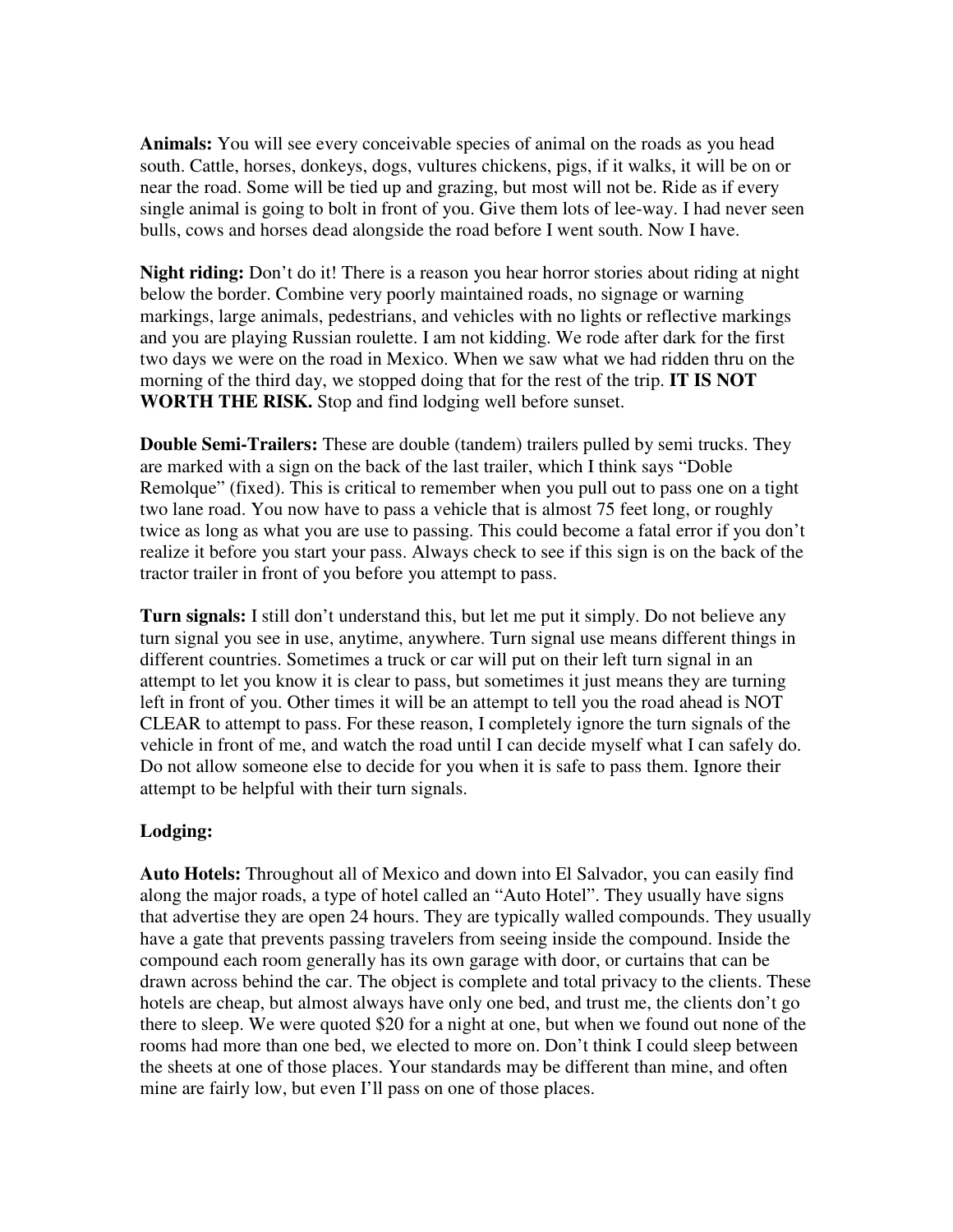**Real hotels:** They are around, and are fairly inexpensive. Always ask to see the room first, and ask about hot water, and air conditioning. Mostly you will find this readily available, but on occasion you might not even have electricity all the time. There were many days where we did not have any of the above in our room. Most places do have a large black water tank on the roof, so the water will at least be tepid for a shower.

**Hospedajes:** These are little "motels" that usually are not even marked. Sometimes they are actually a family's home. If you have to stop and ask for lodging in a remote area, this is probably what you will be directed to.

### **Fuel:**

Do not worry about fuel on your trip. Okay, do not worry about the quality of the fuel, or about finding unleaded fuel. You do need to pay attention and ensure you fuel when you need to, based on your own fuel tank capacity and fuel economy. I actually found that my fuel economy went UP once I started filling up with Pemex gas. There is also no need to remove the catalytic converter on your BMW for riding in Central America. However, you must be prepared to pay for your fuel in cash. Credit cards are not accepted by gas stations in 98% of the places you will be riding.

### **Crime:**

It happens. It is part of the danger of travel. Use commons sense, keep aware of your surroundings, and travel with a partner or group if possible. If you feel uncomfortable in a place, do not stop. Gut feelings can be fortuitous. I've traveled to many potentially dangerous regions and have minimized my risk by not putting myself in a position where I had no escape. I also try to minimize my value as a target by reducing the temptation I offer to a criminal.

## **Bike/gear protection:**

I've found that most theft is usually caused by easy opportunity. Soft saddlebags, or a tent, casually tied over a seat of a bike, or a tank bag held down by a nylon strap are easy to grab, or cut off. They can disappear quickly. I've always used hard, lockable saddlebags, and packed my camping gear inside a Pac-Safe wire-mesh duffle which is then wired and padlocked to the bike. When I get off the bike, I lock it, then walk away with my tank bag in hand. Nothing is left on the bike that is not secured against anything but wire-cutters or bolt-cutters. But most thieves don't carry those around, so I've never had anything stolen.

At night, ask your hosts if there is a secure place to store you bike that is out of sight of the street. I carry a thick Kryptonite cable and lock the bike to an immovable object, then cover it with a travel cover. If they can't see what is under the cover, it removes the temptation. A cover is a very good idea, and doesn't take up much room.

## **Personal protection:**

As mentioned before, stay aware of your surrounding. That includes not imbibing so much of anything that you become an easy target. I do not carry the majority of my cash